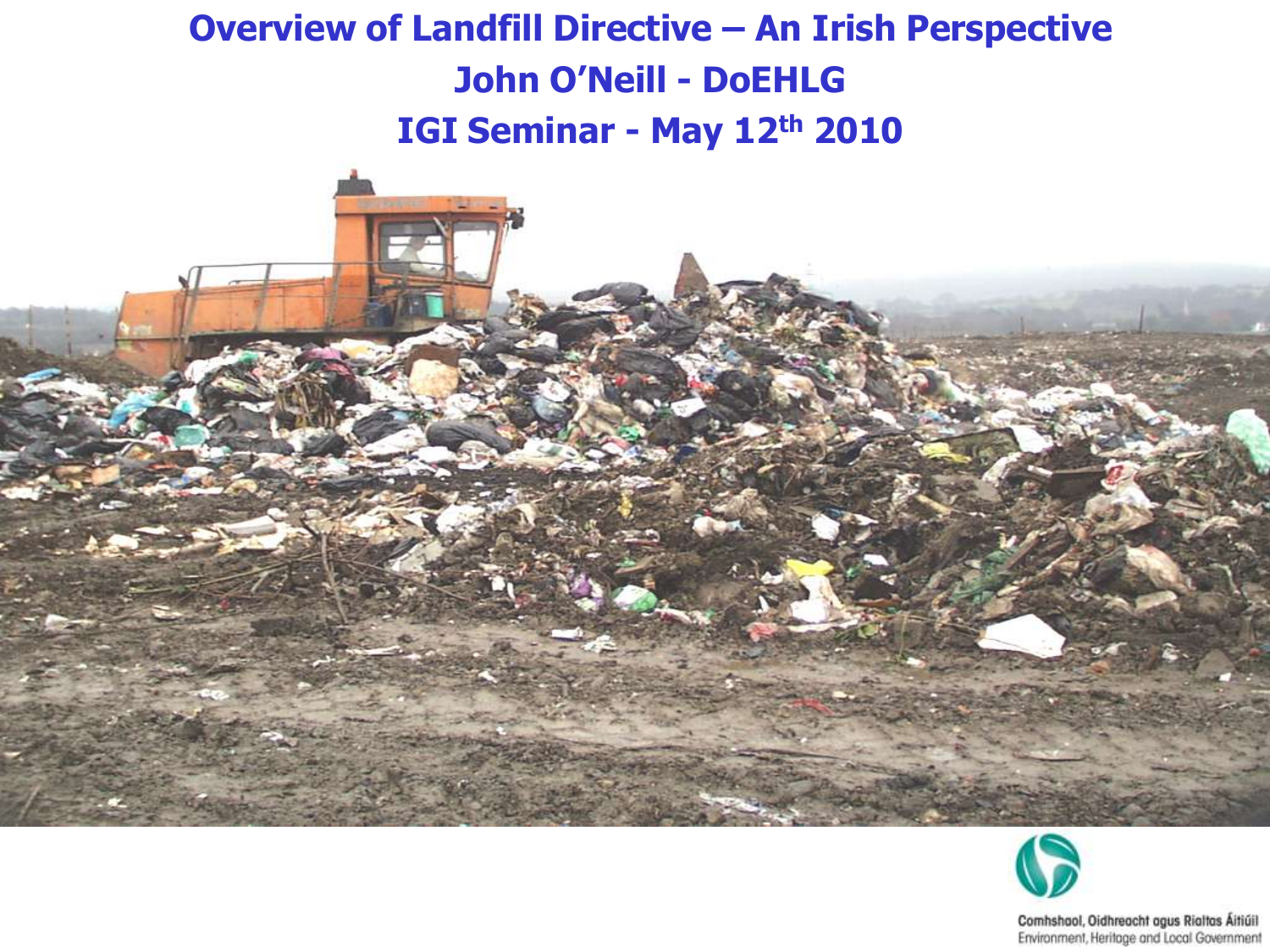### **Outline of Presentation**

- Directive and it's main provisions,
- $\blacksquare$  Irish Law,
- **Competent Authorities,**
- Relevant Documentation
- **Make it interesting?**

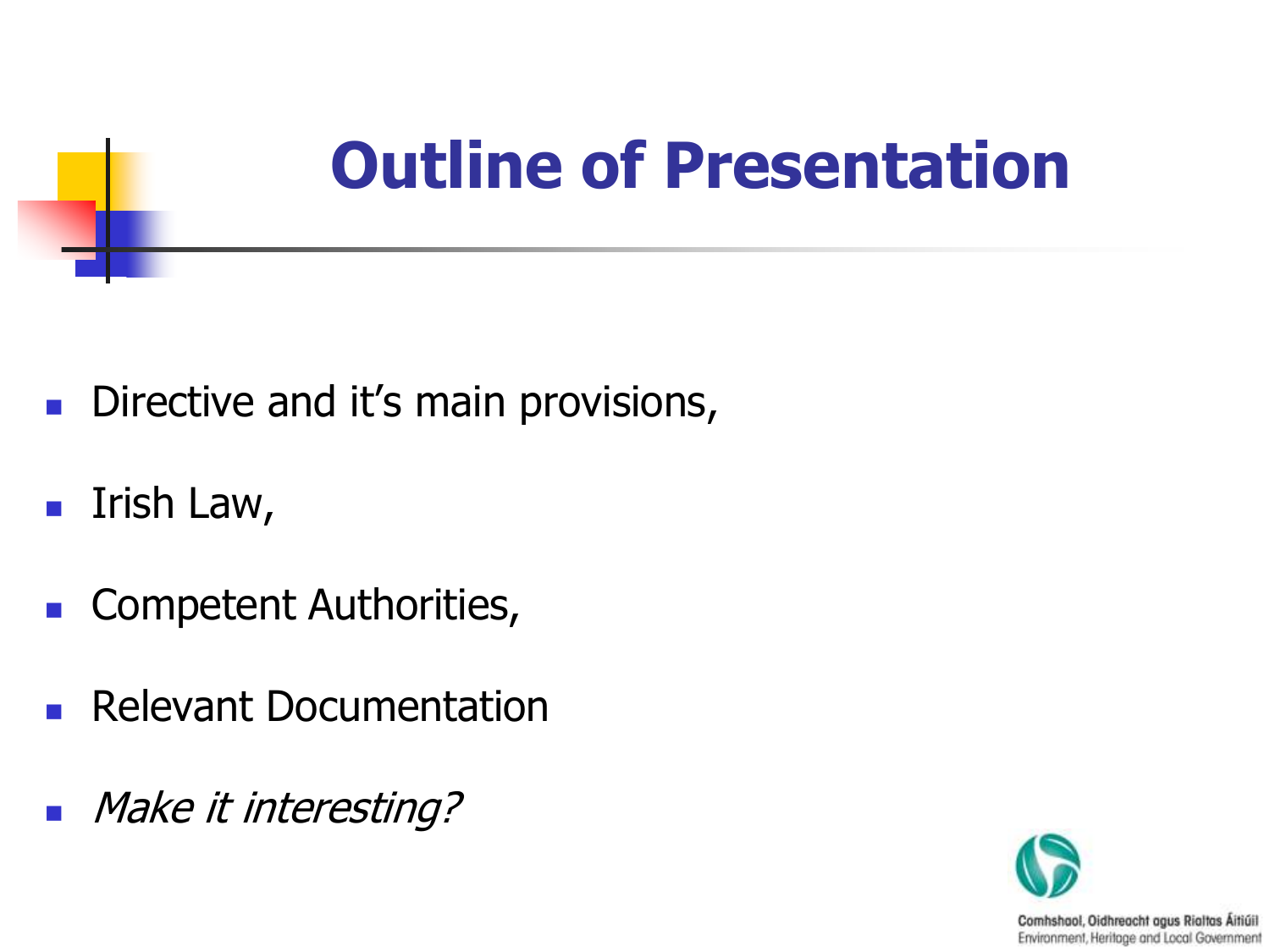

### Directive 1999/31/EC on the Landfill of **Waste**

#### ……………Main Provisions

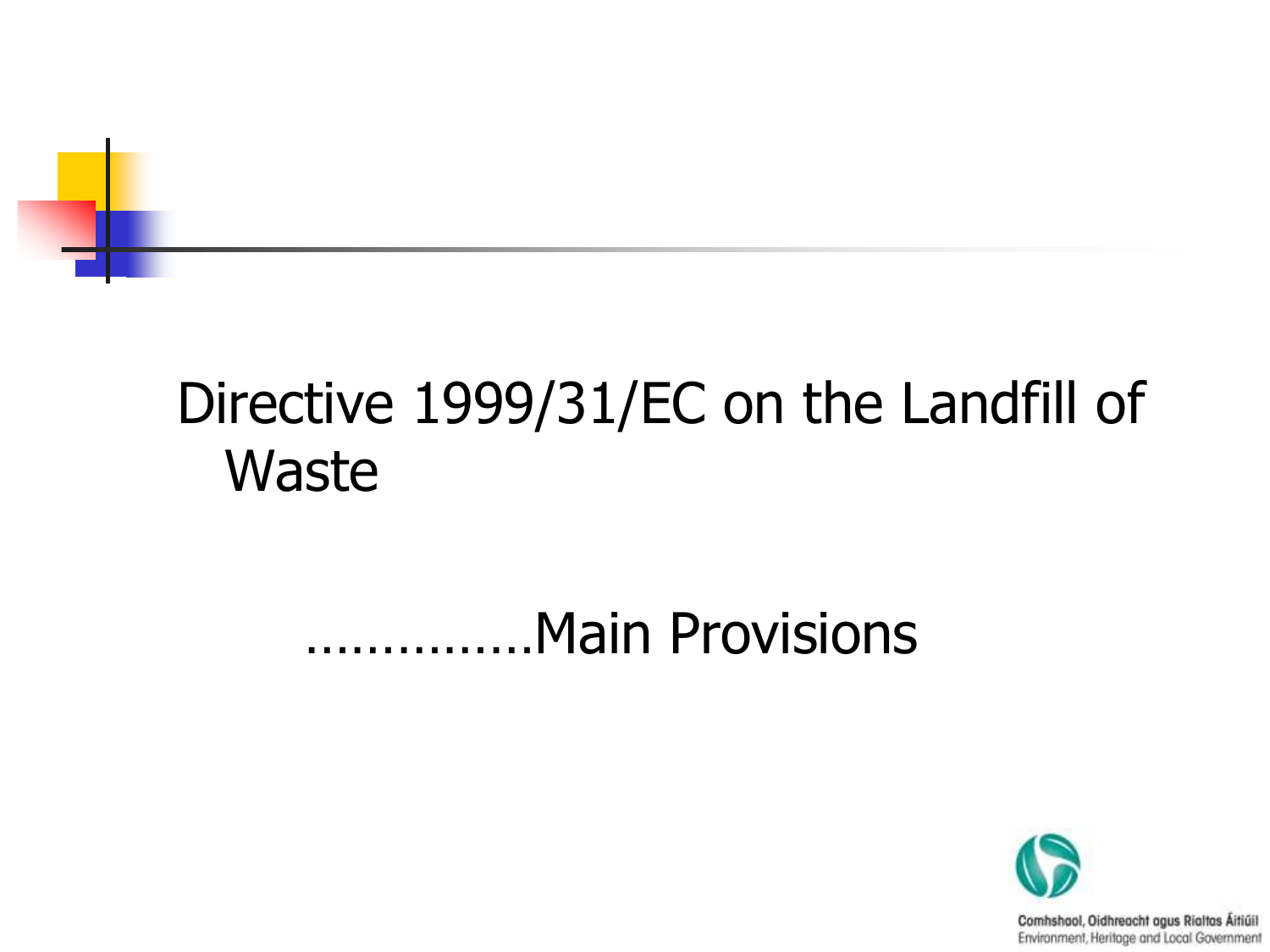### **Background**

- 22 July 1991: Cion Proposal
- 6 Oct 1995: Council Common Position
- 22 May 1996: European Par Rejects
- **June 1996: New Proposal**
- 5 March 1997: Cion adopted new Proposal
- 26 April 1999: Final adoption of the Directive
- 16 July 1999……2001

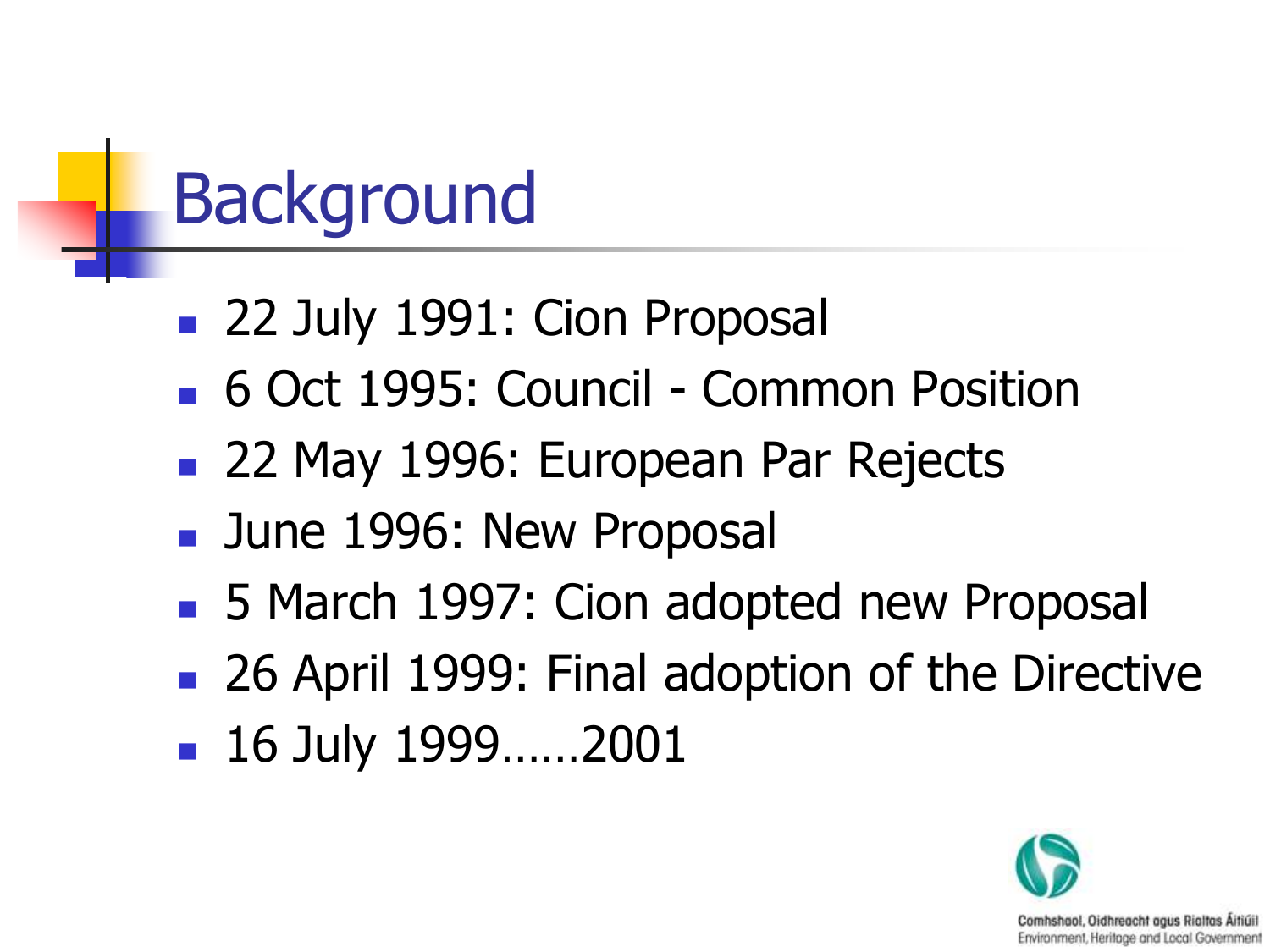# Art 1 - Objectives

- **Prevent and reduce** environmental effects from landfilling via strict provisions during setting up, operation, closure and aftercare of a landfill.
- **Compliance with the** hierarchy of waste management.



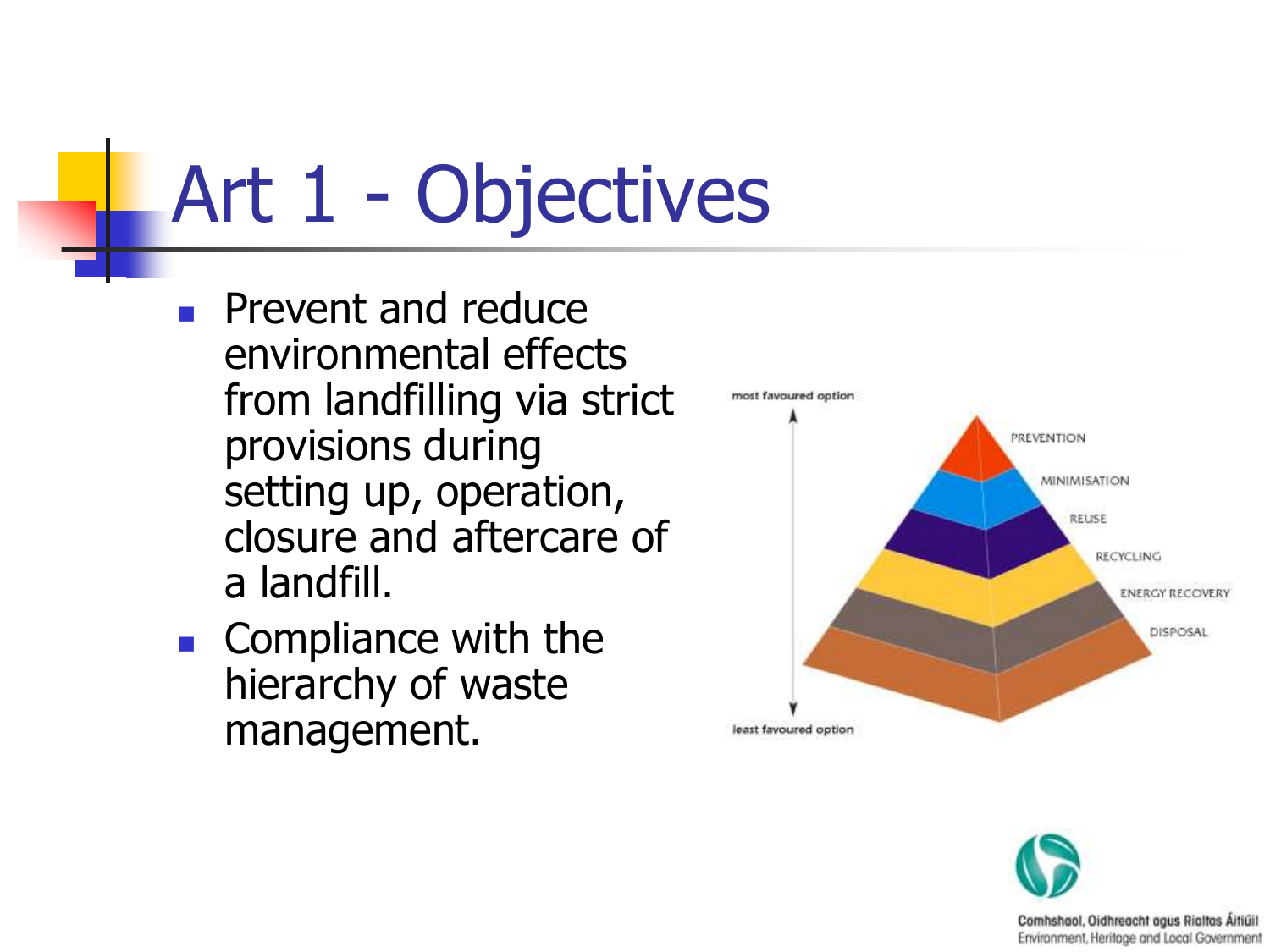# Art 2 - Definitions

- **The Directive shall be applied to** landfills as defined in Article 2(g)
	- **Landfill' means a waste disposal site for** the deposit of the waste onto or into land (i.e. underground), including:
		- **Internal disposal sites (waste disposal in place** of production)
		- a permanent site (i.e. more than one year) which is used for temporary storage

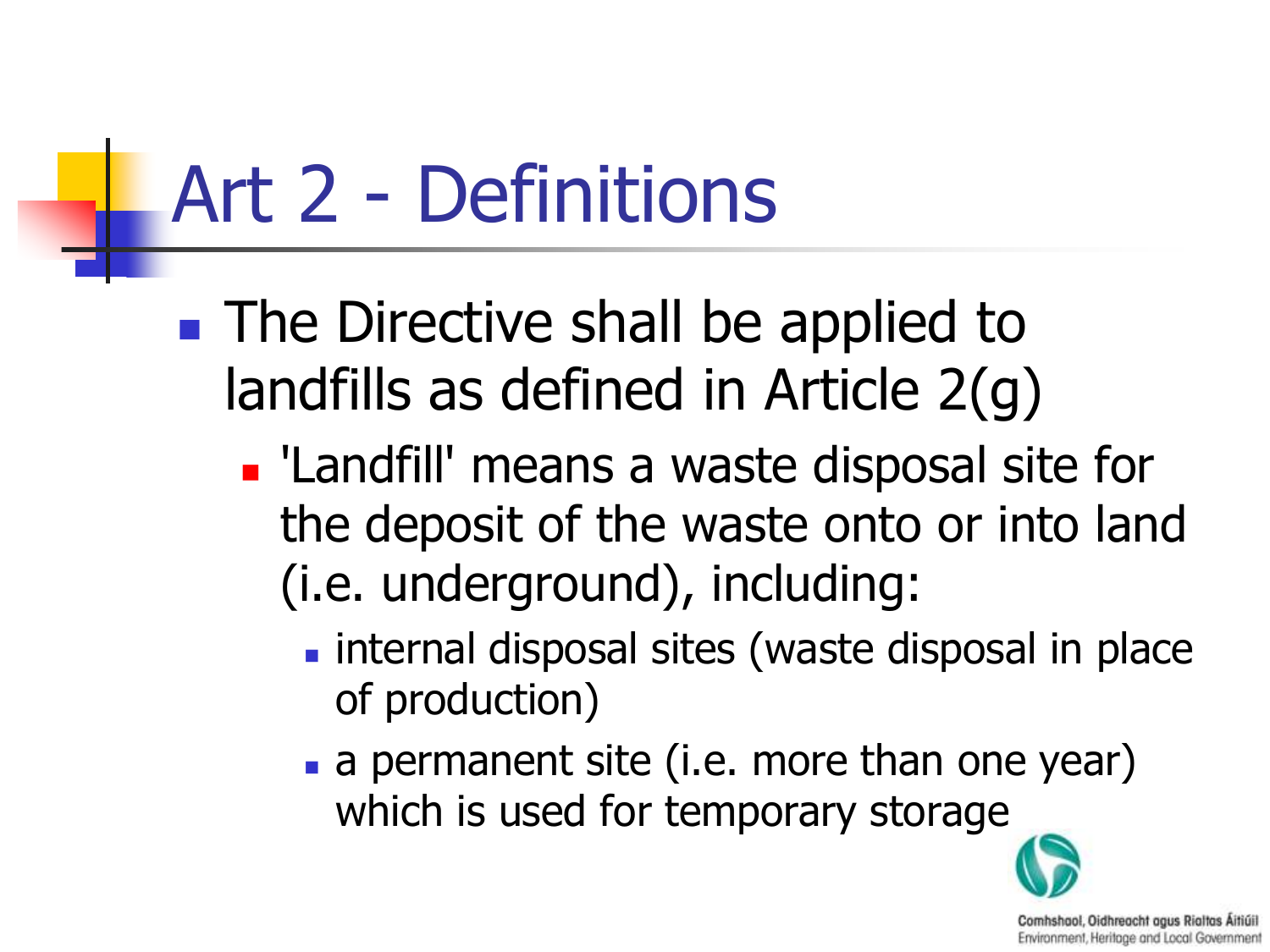### Art 2 - Sites Excluded

#### **Excluded;**

- **EXEC** Facilities where waste is unloaded in order to permit its preparation for further transport for recovery, treatment or disposal elsewhere
- **Storage of waste prior to recovery or treatment** for a period less than three years
- **Storage of waste prior to disposal for a period less** than one year

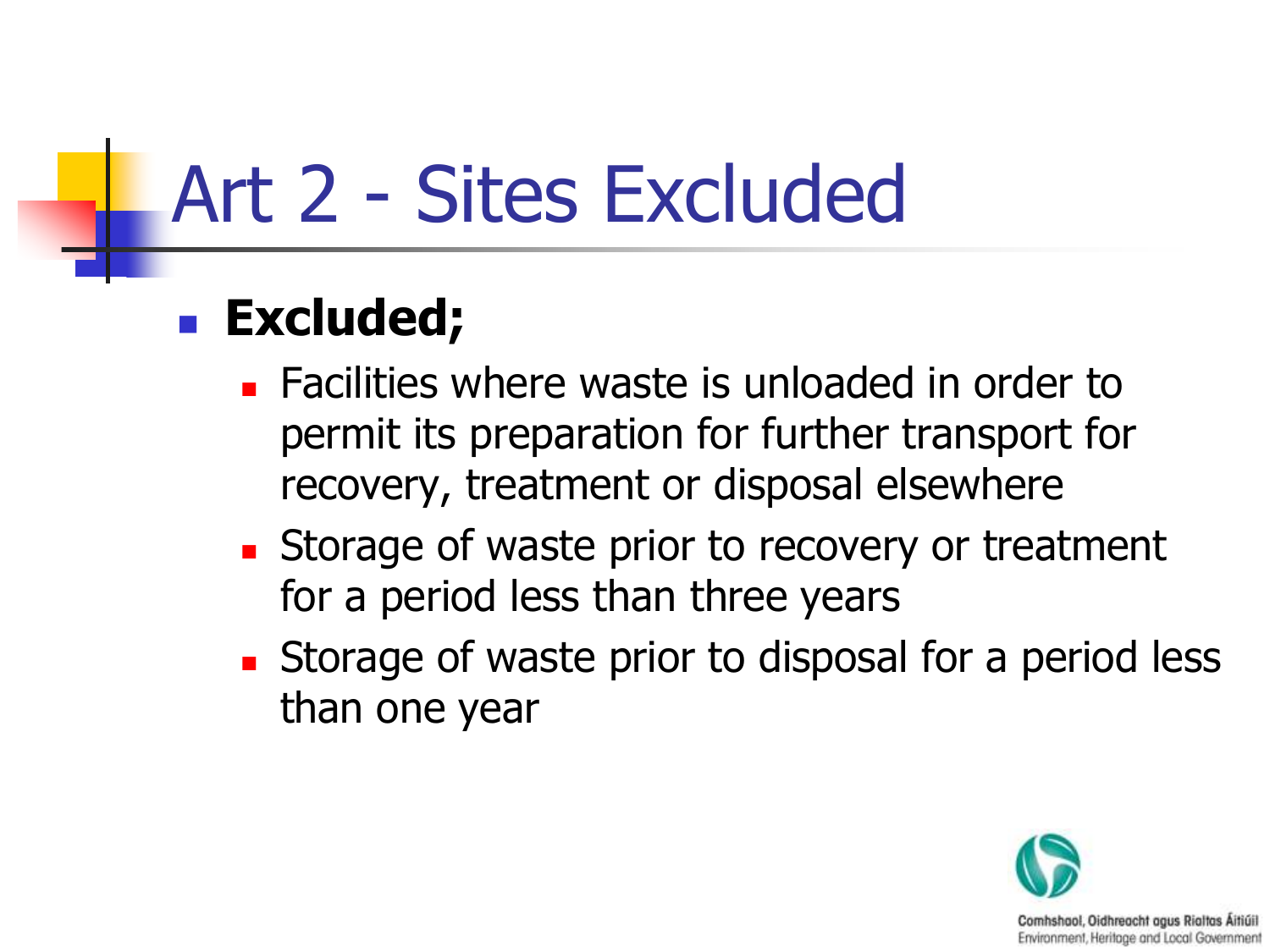### Art 3 - Operations Excluded

- Spreading of sludges on soil for the purpose of fertilisation
- **The use of inert waste for redevelopment/restoration** or construction in landfills
- **The deposit of non-hazardous dredging sludges** alongside waterways
- The deposit of unpolluted soil, non-hazardous inert waste from mining and quarrying

specific articles may not apply for landfills (<15kt/<1kt/y) on isolated island or in isolated settlements (Notification to Commission required)

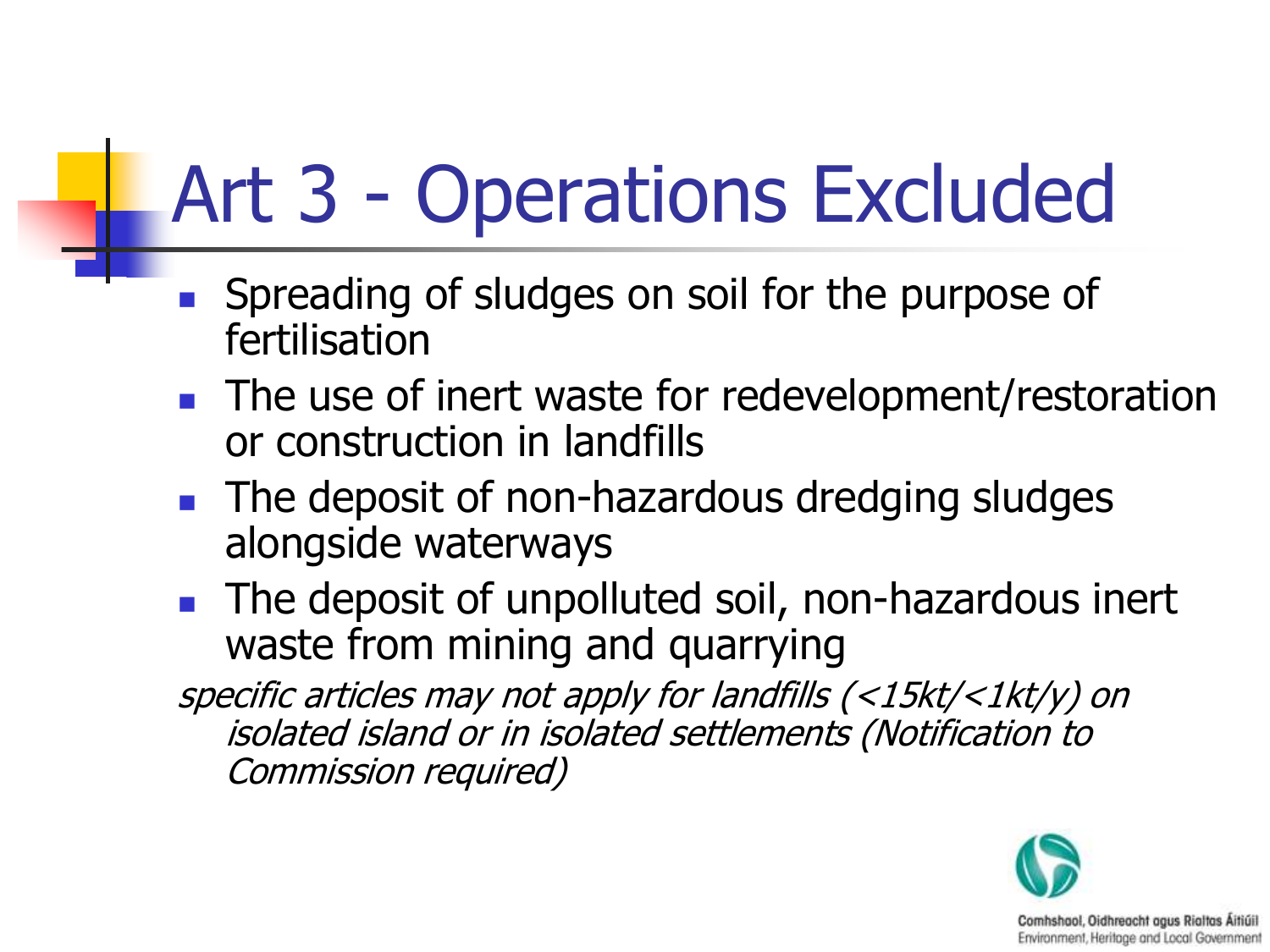### Art 4 - Classification

#### Inert

- Waste that does not undergo significant physical, chemical or biological transformation
- Waste will not dissolve, burn, biodegrade or react

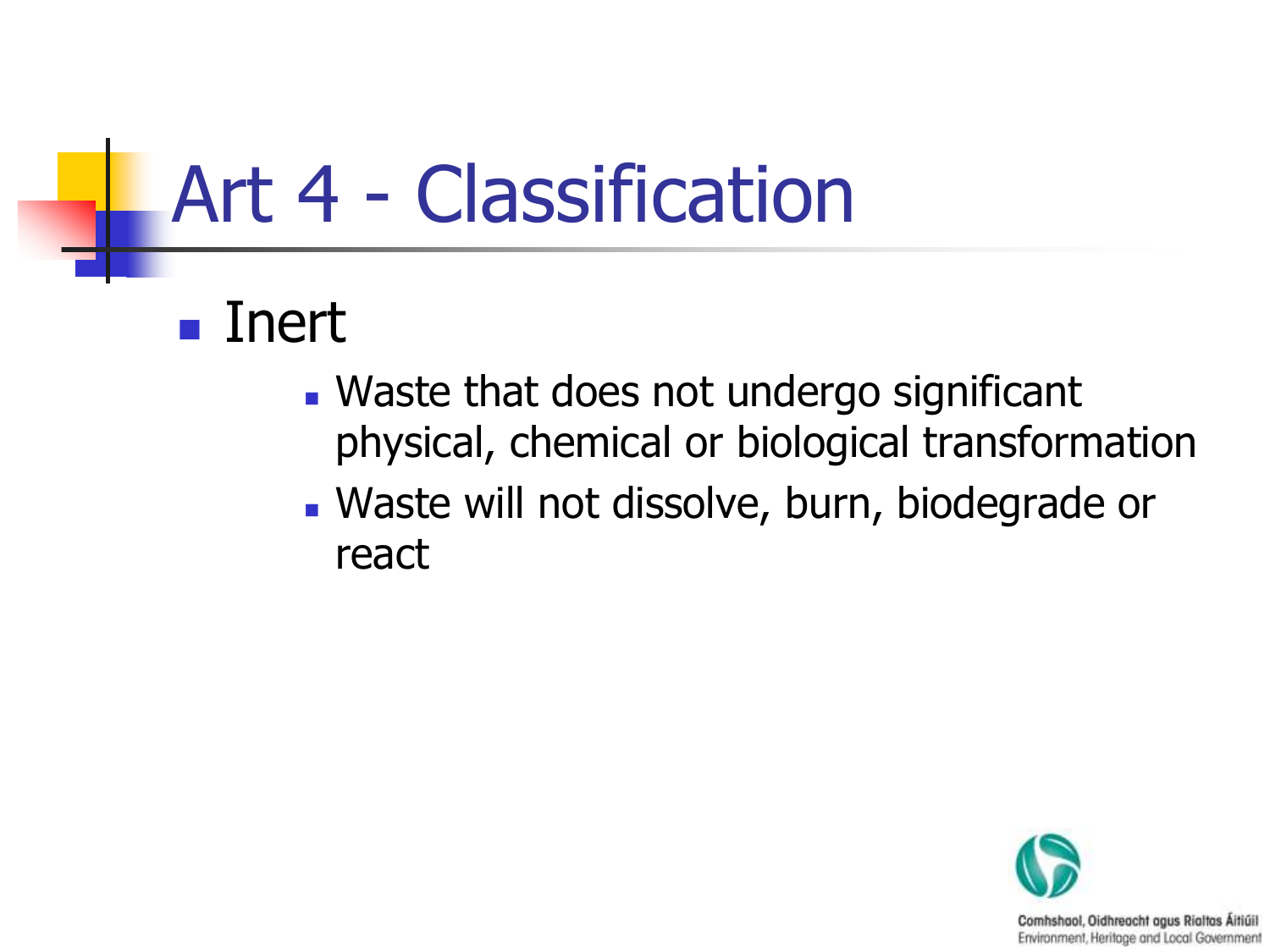### Art 4 - Classification

### **Non Haz**

- **Municipal waste**
- Waste not covered by paragraph (c) (Haz)

### **Haz**

 $\blacksquare$  Any waste covered by Article 1(4) of Directive 91/689/EEC on hazardous waste – listed showing the nature, constituents or properties listed in Annex I, II and III

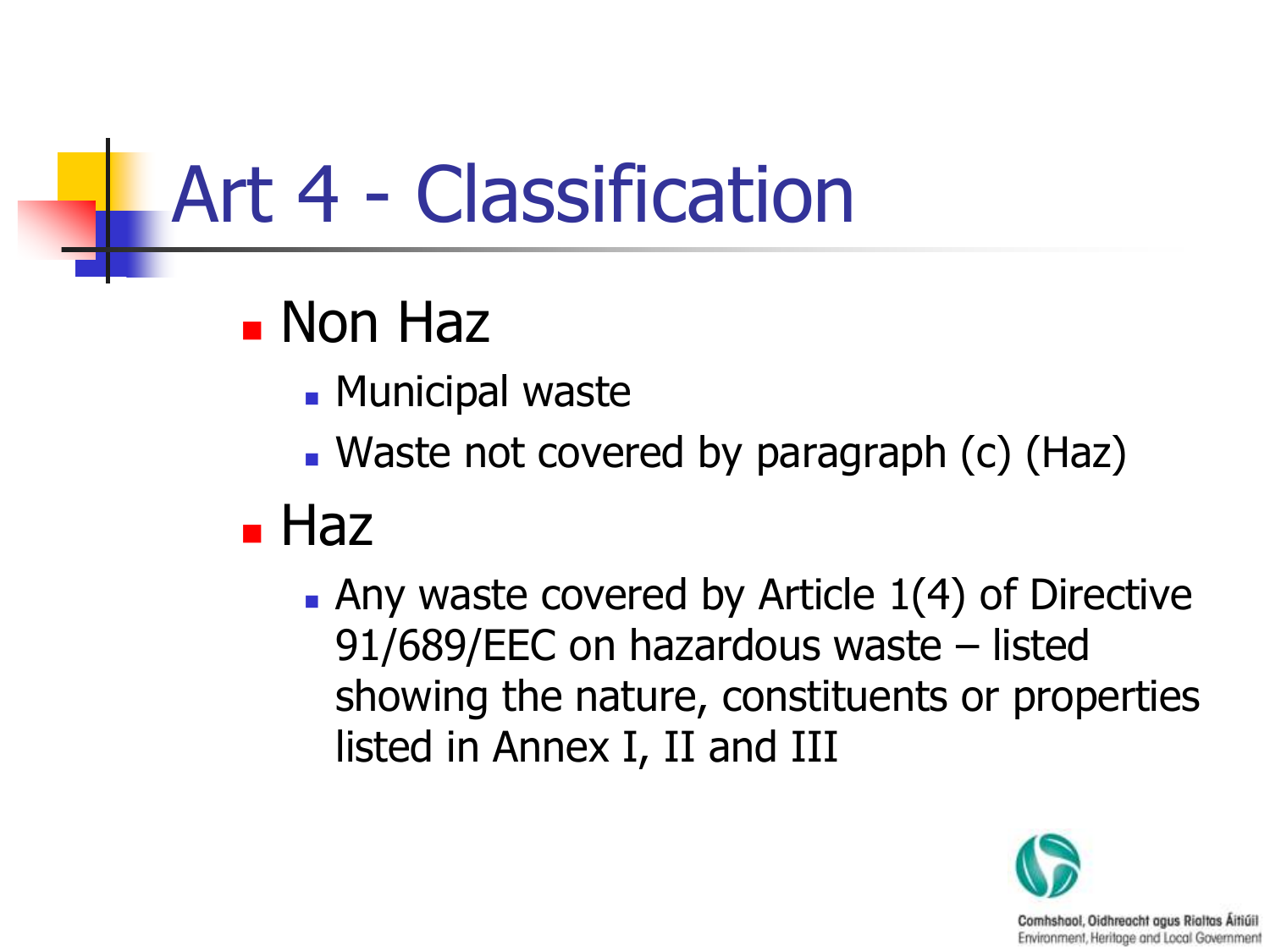### Art 5 - Waste Not Accepted

#### **Liquid** waste

- Waste which is: **explosive, corrosive, oxidizing, highly flammable** (defined in Annex III of Directive on haz. waste)
- **Hospital** and **clinical** waste from medical and veterinary establishments (defined as infections in Annex III of Directive on haz.waste)
- Whole **used tyres** (from July 2003) Shredded used tyres (from July 2006), excluding:
	- used as engineering material (only whole tyres)
	- $\blacksquare$  bicycle tyres
	- tyres with outside diameter above 1400 mm

#### **Article 5(3): "The dilution or mixture of waste solely in order to meet the waste acceptance criteria is prohibited."**

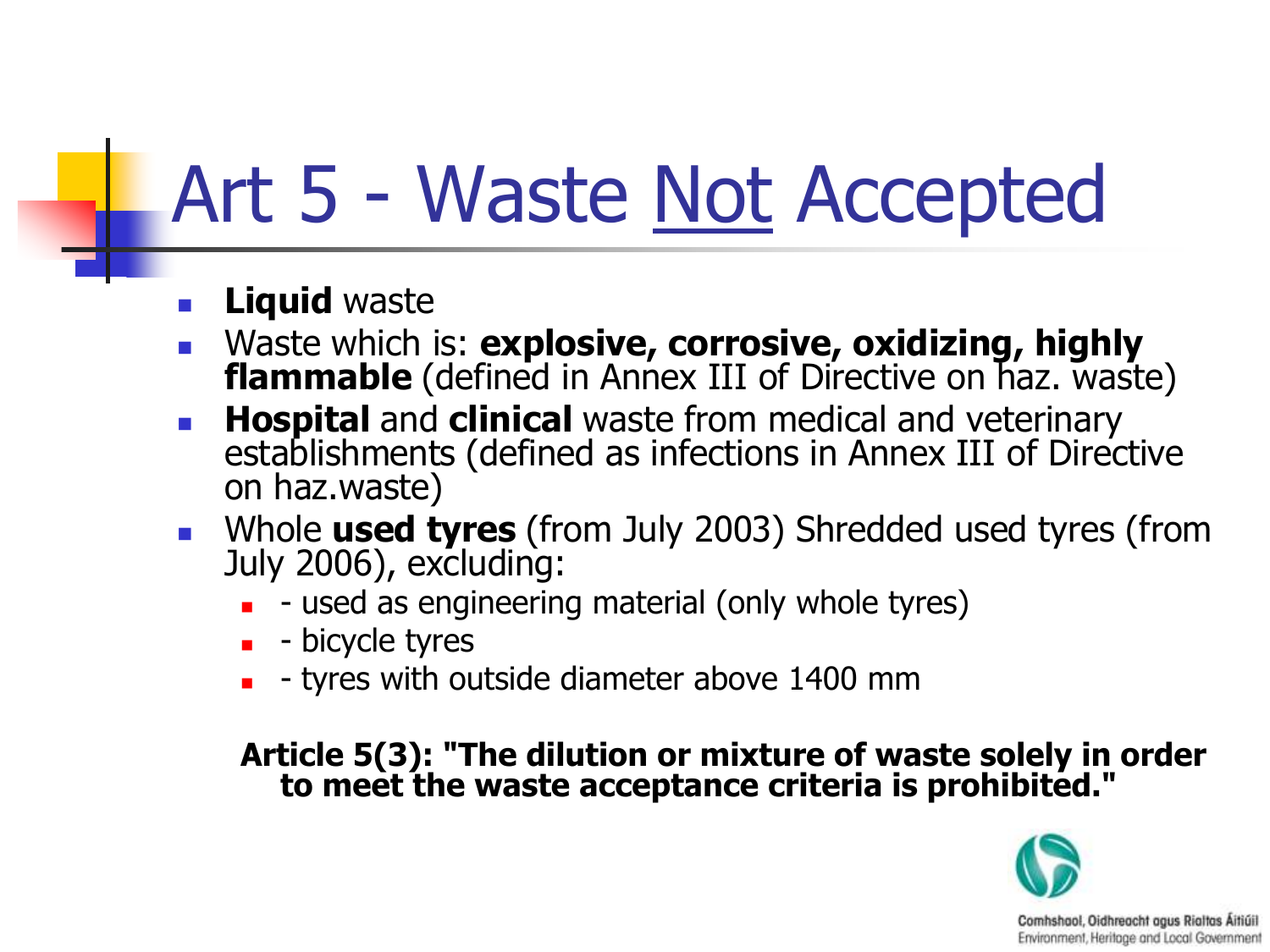### Article 5

### **Biodegradable Waste**

Diodegradable waste" means any waste that is capable of undergoing anaerobic or aerobic decomposition, such as;

- **Food and garden waste and,**
- **Paper and paperboard**

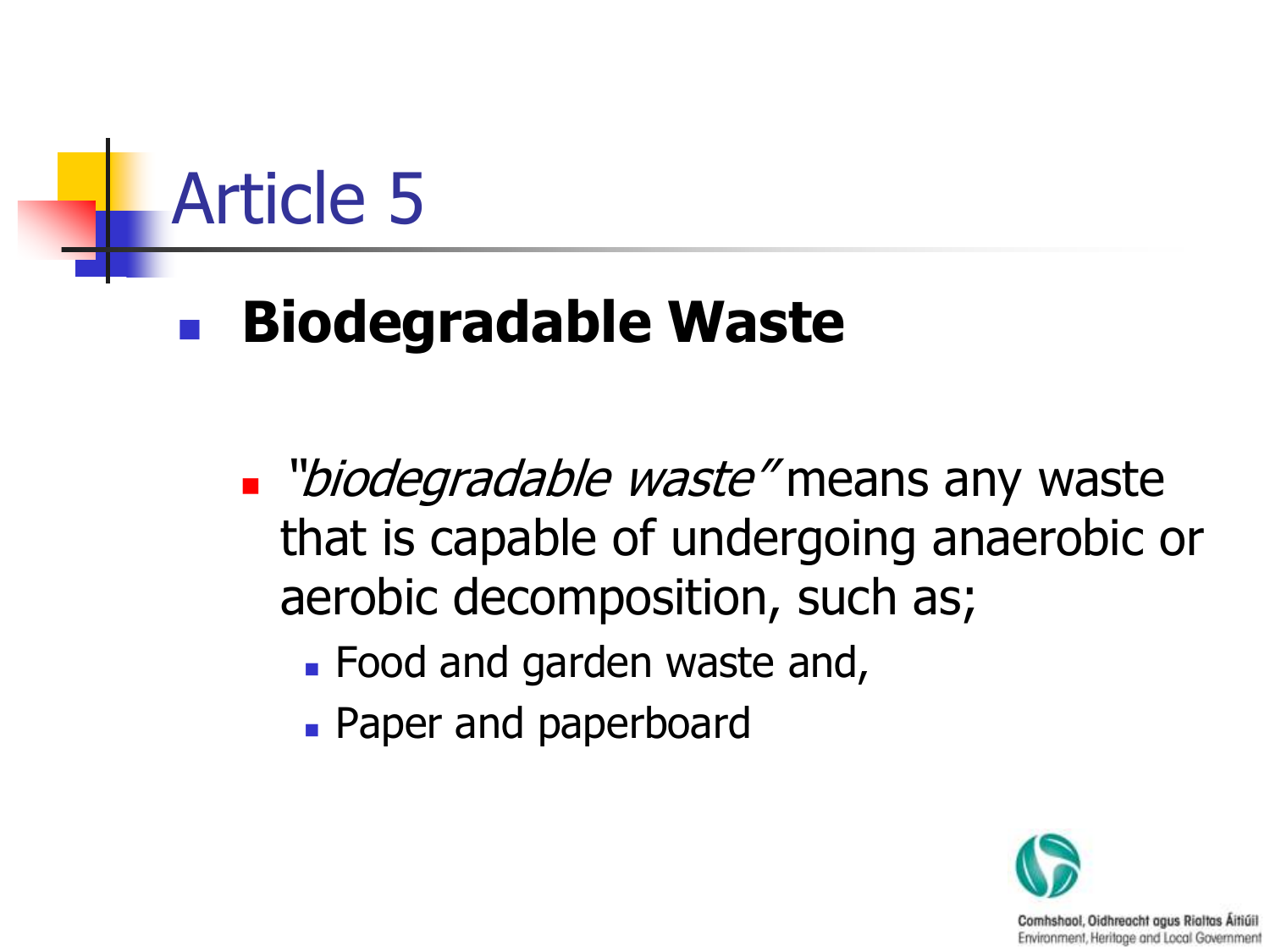Article 5

**develop national** strategies for reduction using recycling, composting, biogas production and material/energy recovery



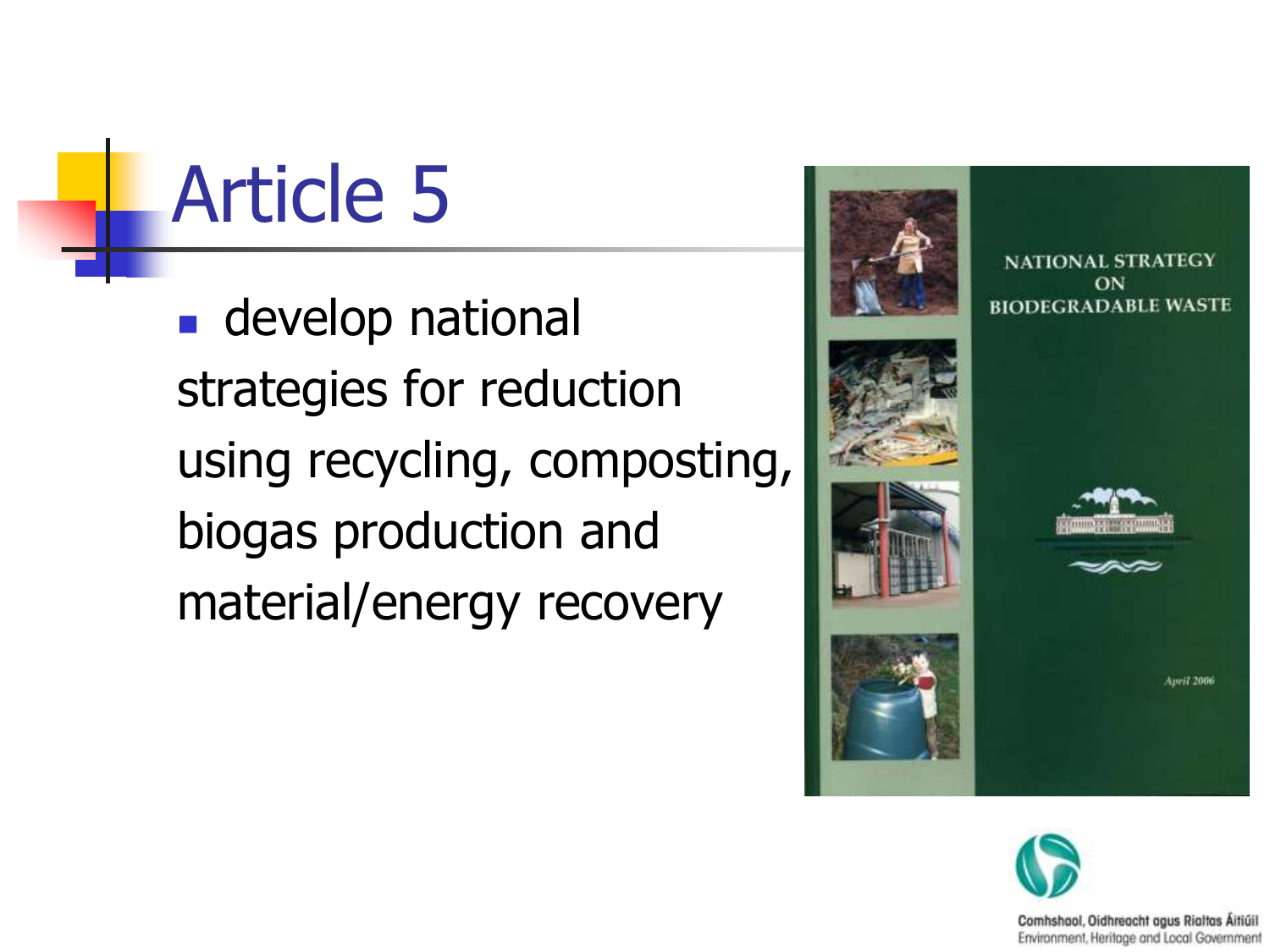### Art 5 - Biodegradable Targets

- 2006 Reduce landfilling to 75% of BMW produced in 1995,
- 2009 Reduce landfilling to 50% of BMW produced in 1995 and
- 2016 Reduce landfilling to 35% of BMW produced in 1995
	- Ireland has taken the Art 5.2 derogation (2010 & 2013)

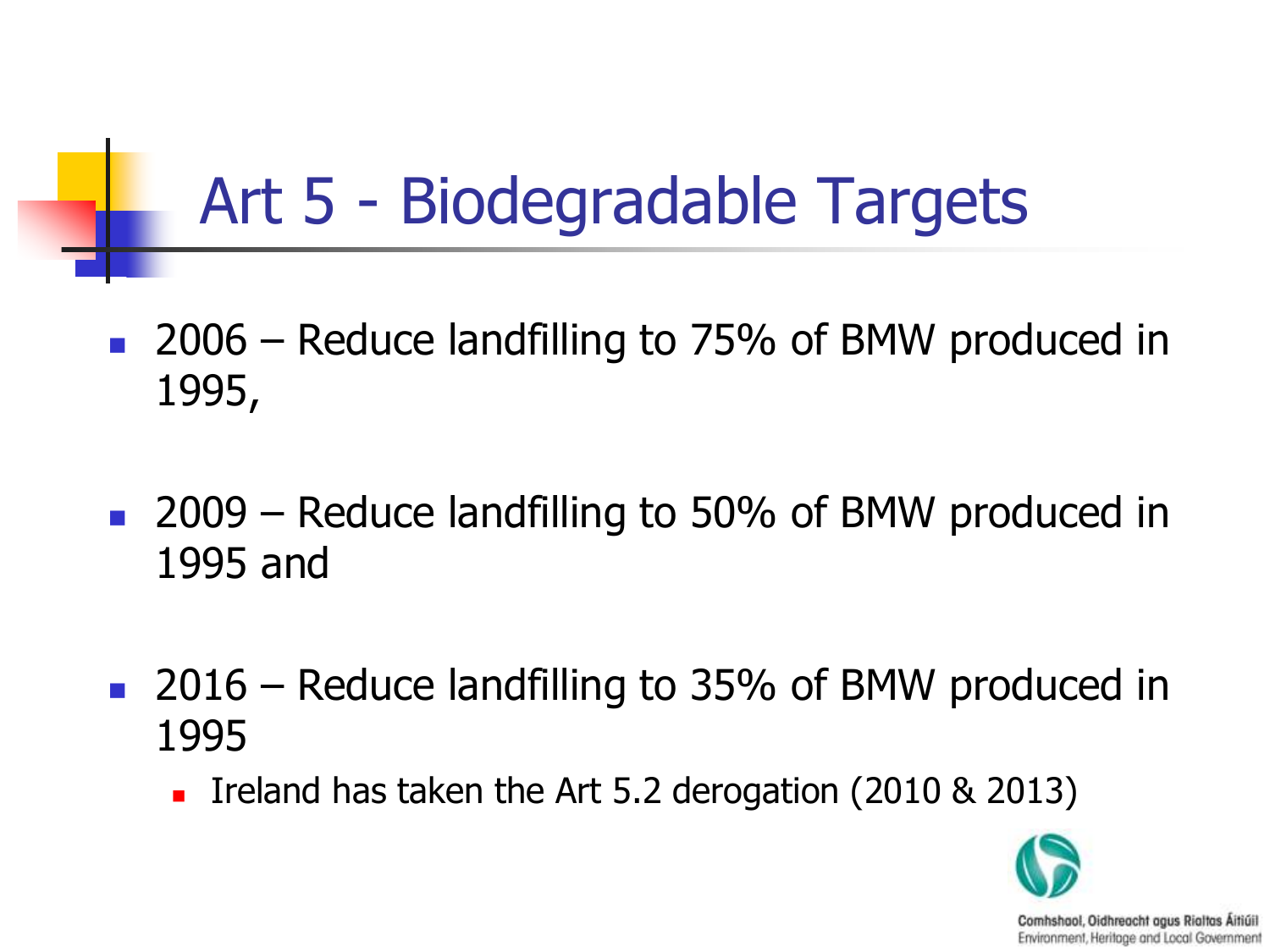### **Challenging Targets**



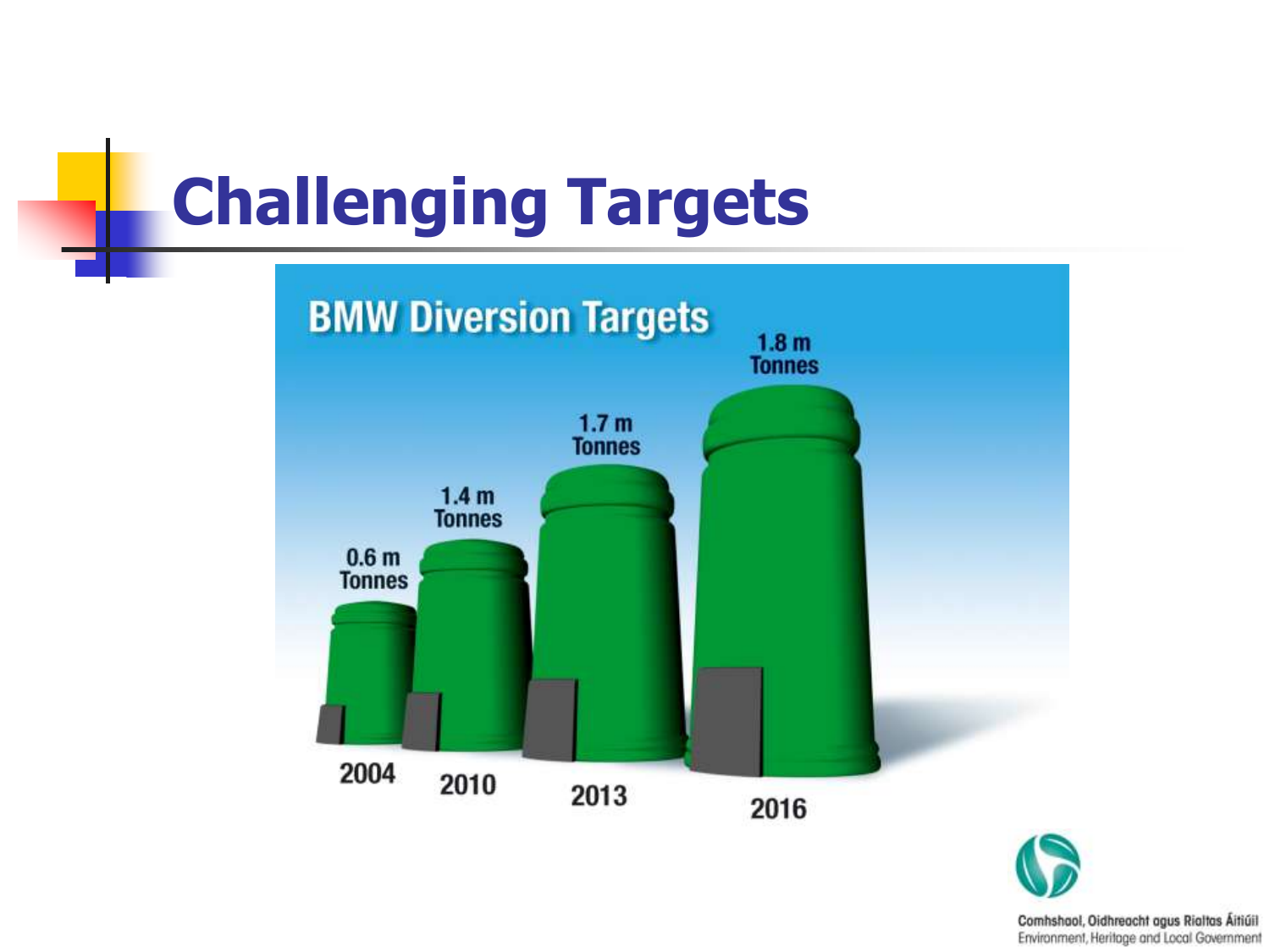Municipal Solid Waste -Pre-treatment & Residuals Management An EPA Technical Guidance Document

#### **Pre-Treatment**

- All waste accepted at landfill subjected
- to pre-treatment
	- **Binding from July 16th** 2001 for facilities commenced since that date

Articles 5 & 6

**Binding from July 16th** 2009 for all facilities operational at time of transposition (2001)



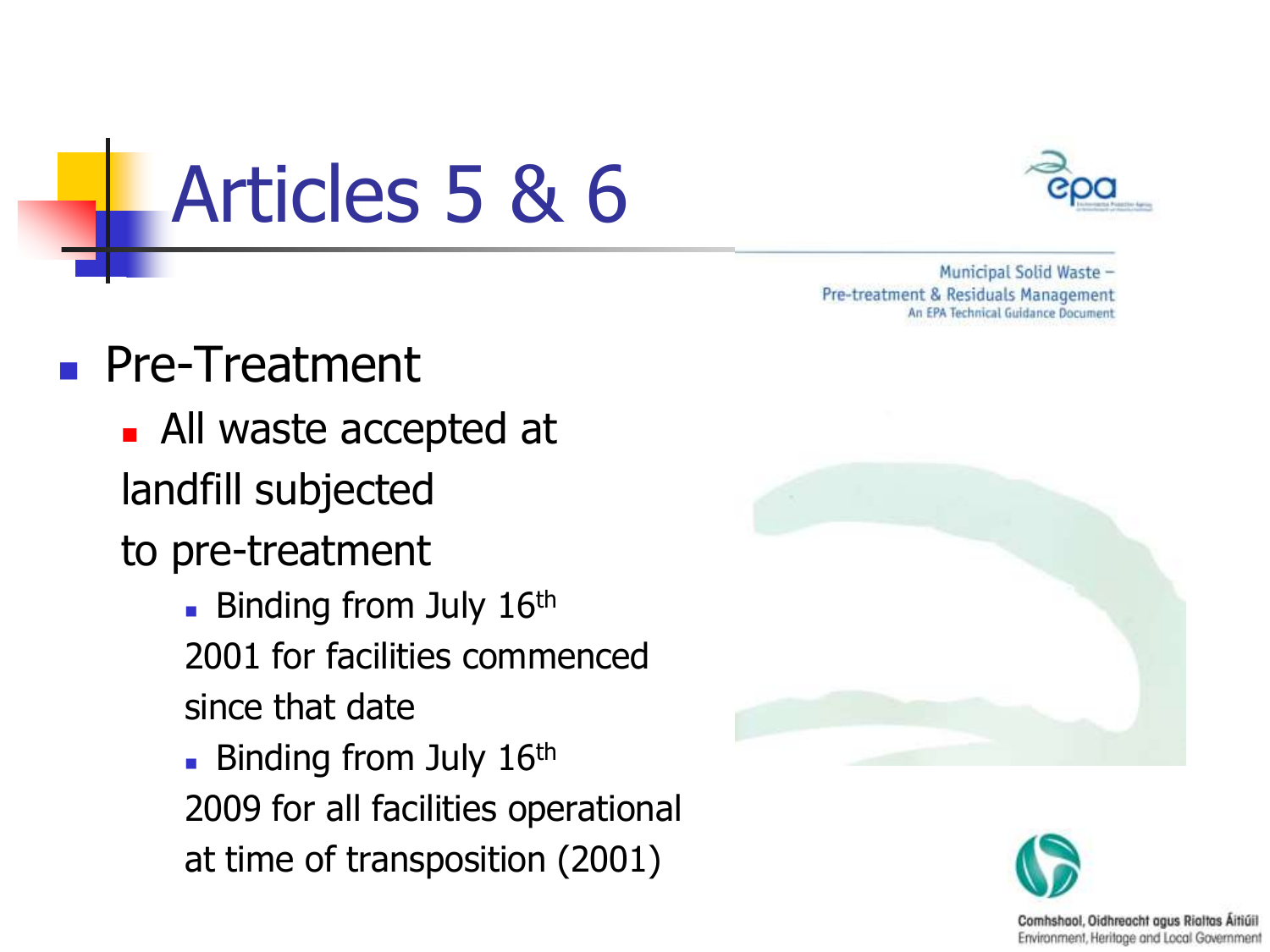### Articles 5 & 6

 $\blacksquare$  NB – Pre-Treatment may not apply;

- Inert waste  $-$  not technically feasible
- **Any waste does not contribute to** Objectives of Directive;
	- Reducing quantity of waste or
	- Hazards to human health/environment

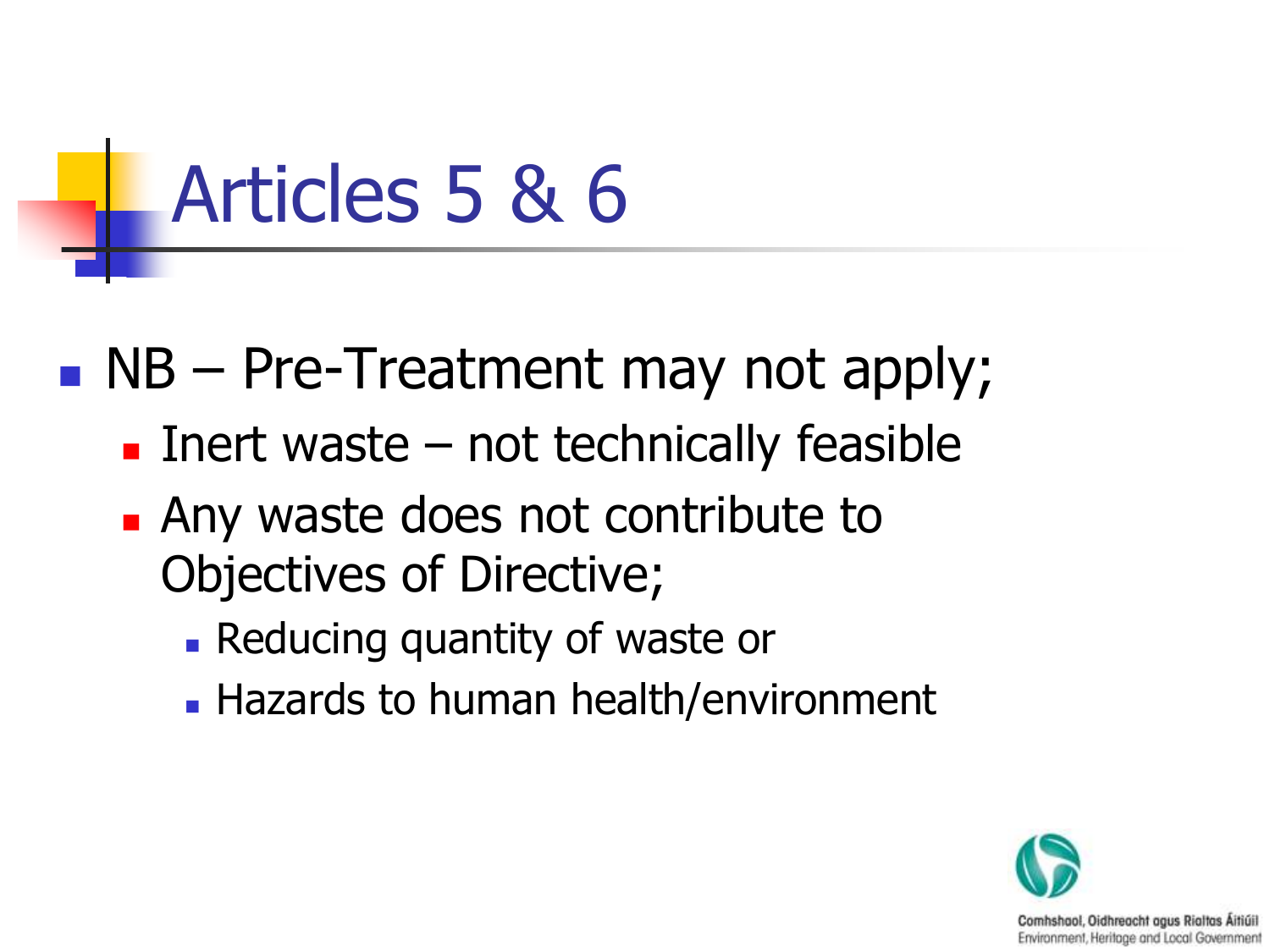### Articles 7, 8 & 9

- **Permitting** 
	- Applicant
	- **Conditions**
	- **Content**
	- IPPC

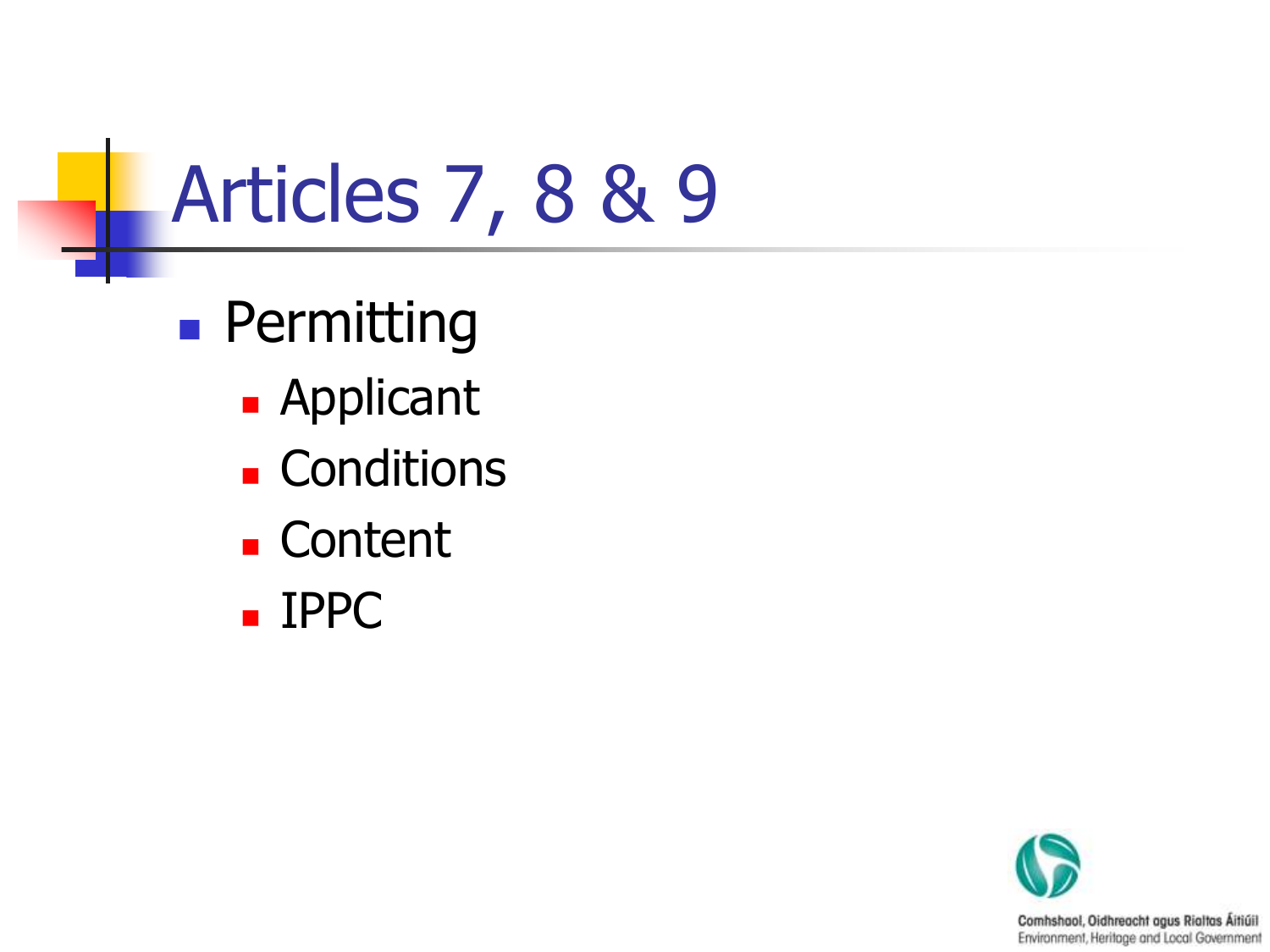### Art 10 – Cost Calculation

 **Member States shall take measures to ensure that all costs involved in :**

- **Setting up**
- **Deration**
- **Financial security (as far as possible)**
- **Estimated costs of closure and after-care for a** period of at least 30 years

**are covered by landfill fees for disposal**

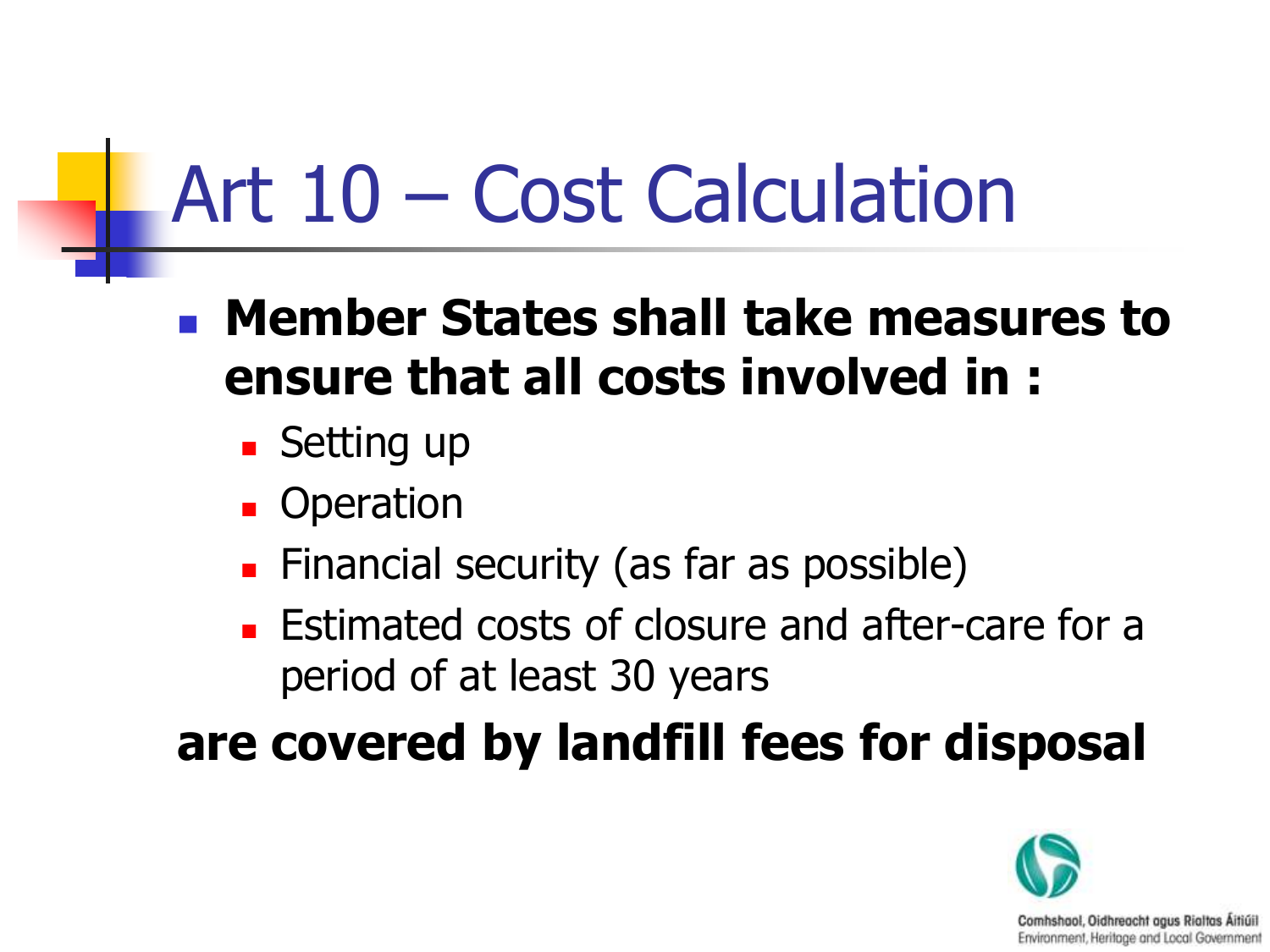### Article 11 & 12

- Waste Acceptance Procedures
	- Annex II WAC
		- Characterisation
		- Compliance testing
		- **On-site verification**
- **Example 21 Control and Monitoring in Operational** Phase – Annex III

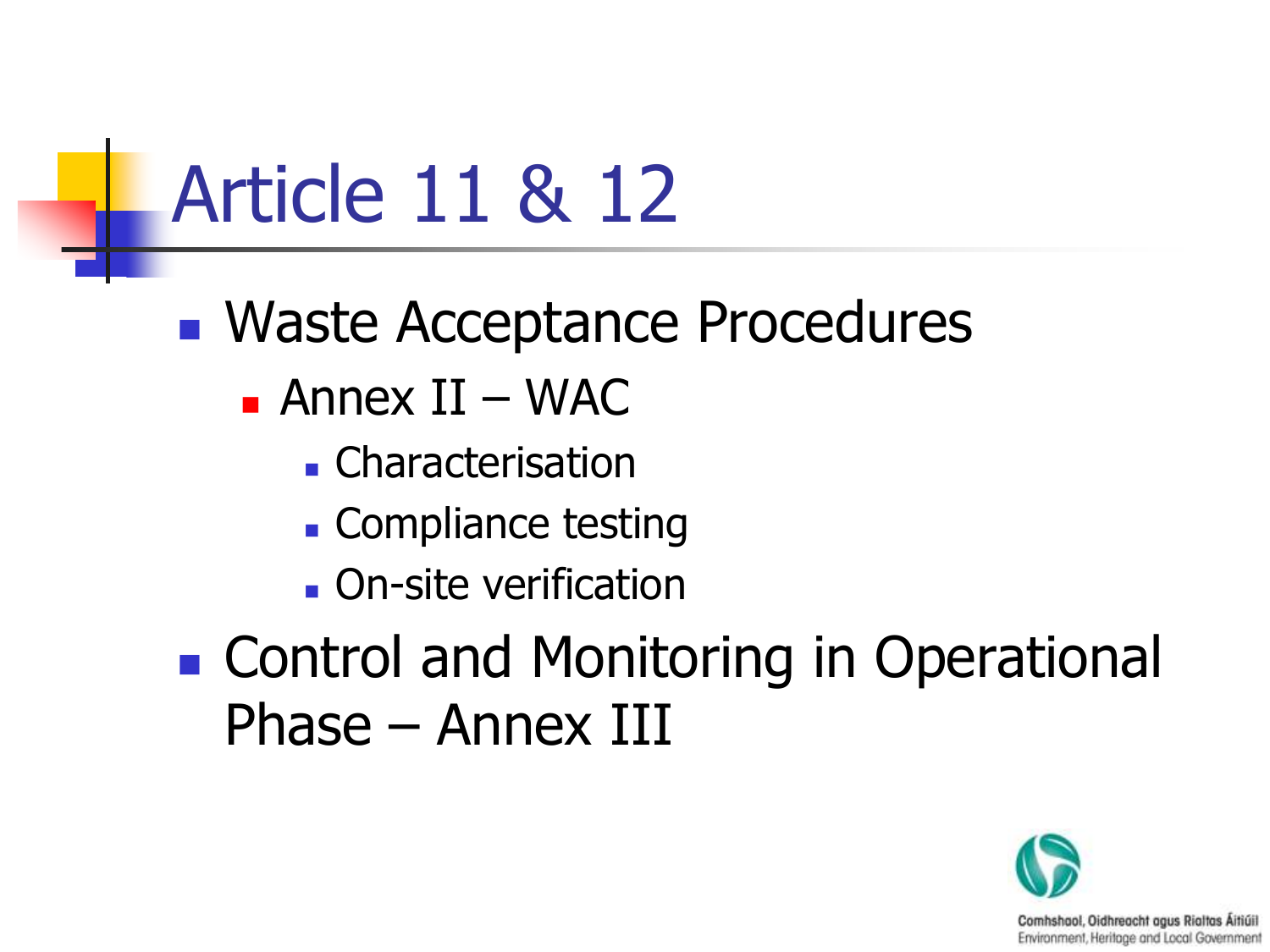### Art 13 – Closure and Aftercare

- **Closure according to;** 
	- **permit,**
	- **at request of operator**
	- at decision of authority
- **Operator responsible for maintenance, monitoring,** control as long as required by authority

#### **Monitoring – Annex III –**

- **Neteorological data**
- Emission data: groundwater, leachate, gas (volume, composition)
- Topography of the site (structure and composition, settling behaviour)

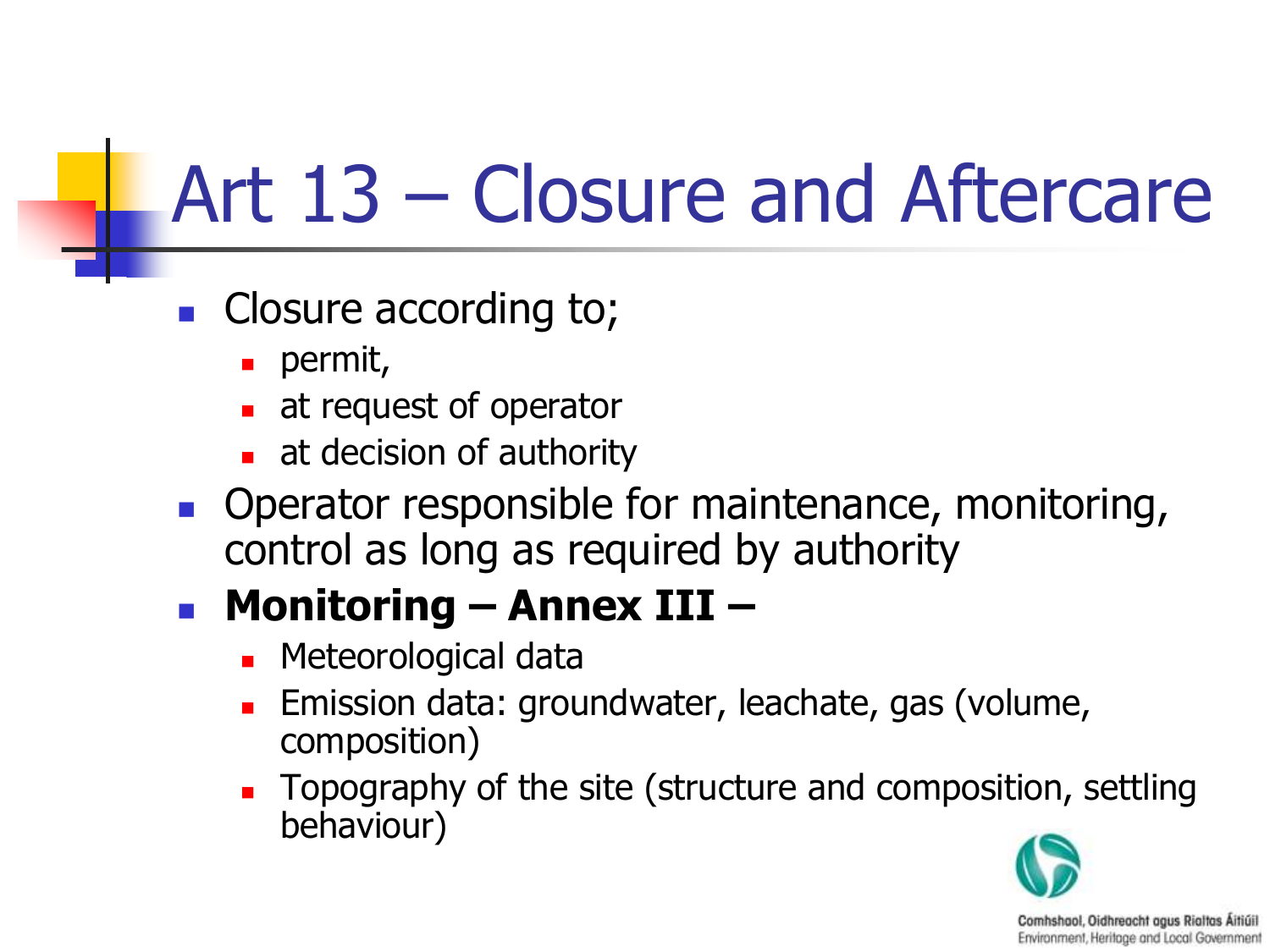# Art 14 – Existing Landfill Sites

#### **Permit granted or in operation at the time of transposition of the Directive,**

- May not continue unless;
	- **Operator presents conditioning plan**
	- **Competent authorities take definite decision** whether operation can continue on the basis of the plan
	- In case of approval, authorisation of necessary work and setting of transitional period for completion
- **ASAP & no later than 2009**

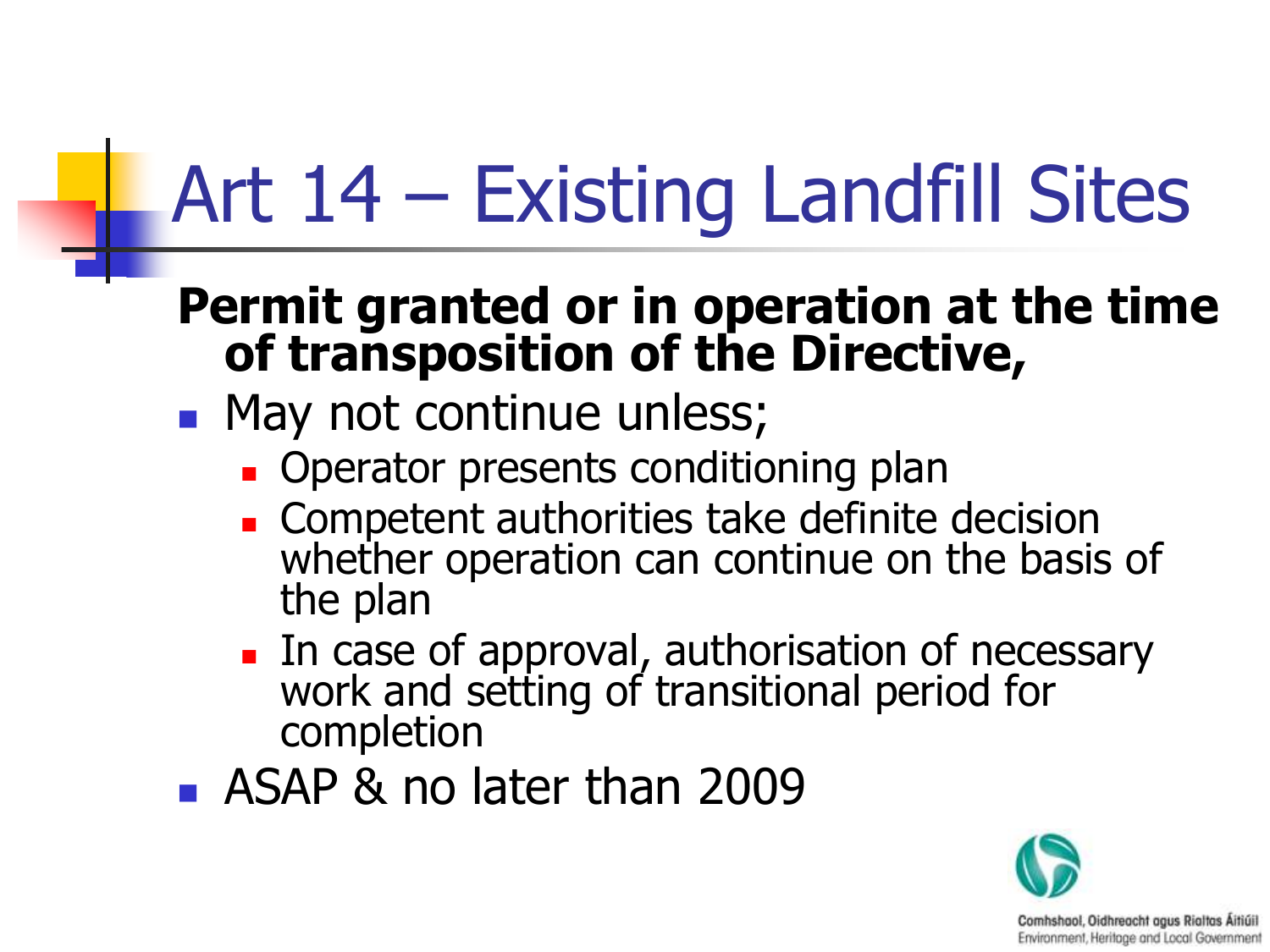### Annex 1 - General Requirements

#### Location

- Distance to residential areas, recreational areas, waterways. Waterbodies, agricultural or urban sites
- **Existence of water or nature protection zones**
- Geological and hydrogeological conditions
- **Risk of flooding, subsidence, landslide or** avalanches
- **Protection of nature or cultural patrimony**

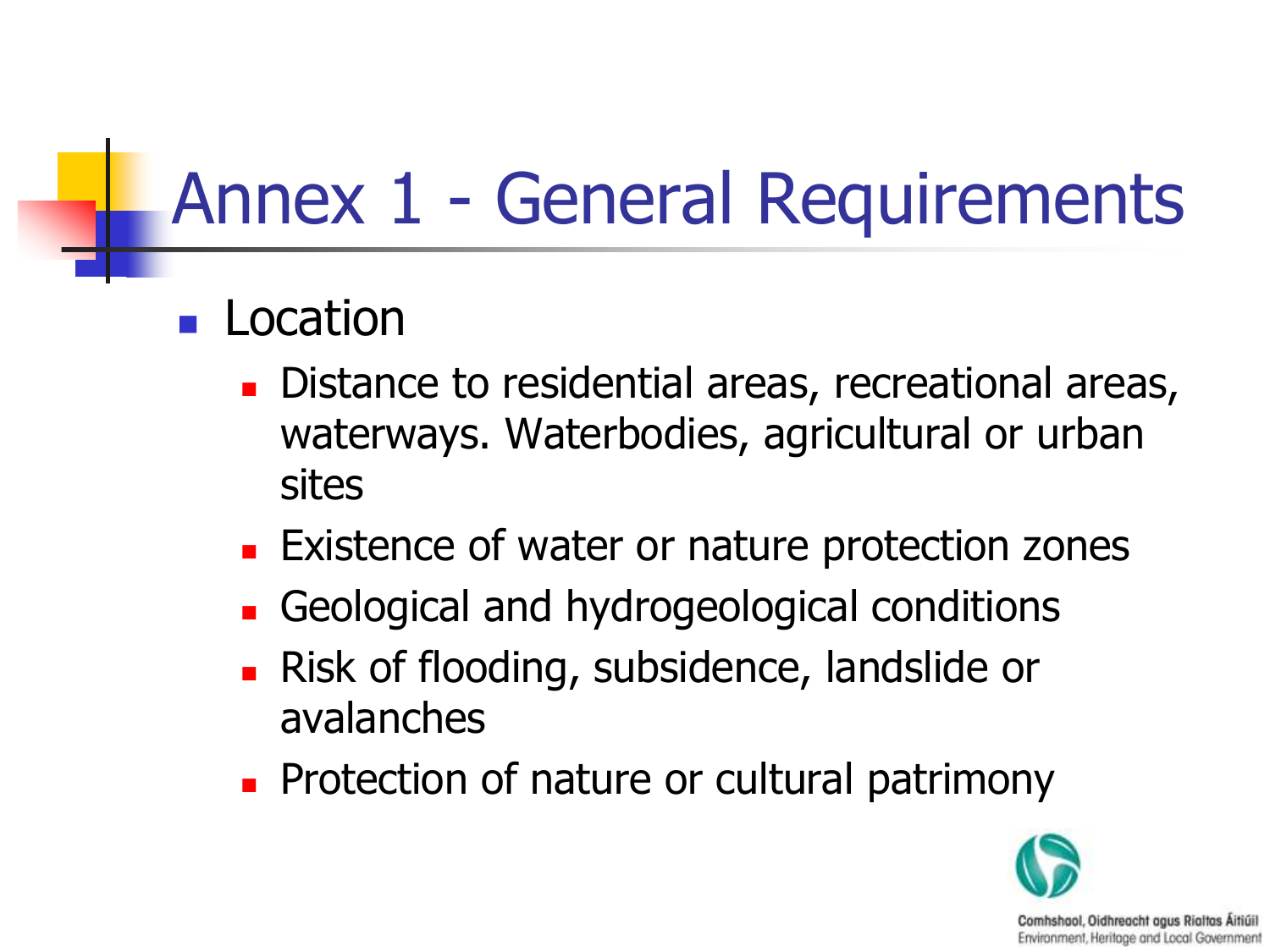### Annex 1 - General Requirements

#### **Nater and Leachate Management**

- **Control water from precipitation; prevent surface** or ground water from entering the landfill body/waste, leachate collection
- **Gas Control** 
	- Geological barrier, sealing system
- **Protection of Soil and Groundwater** 
	- Geological barrier, Collect & treat

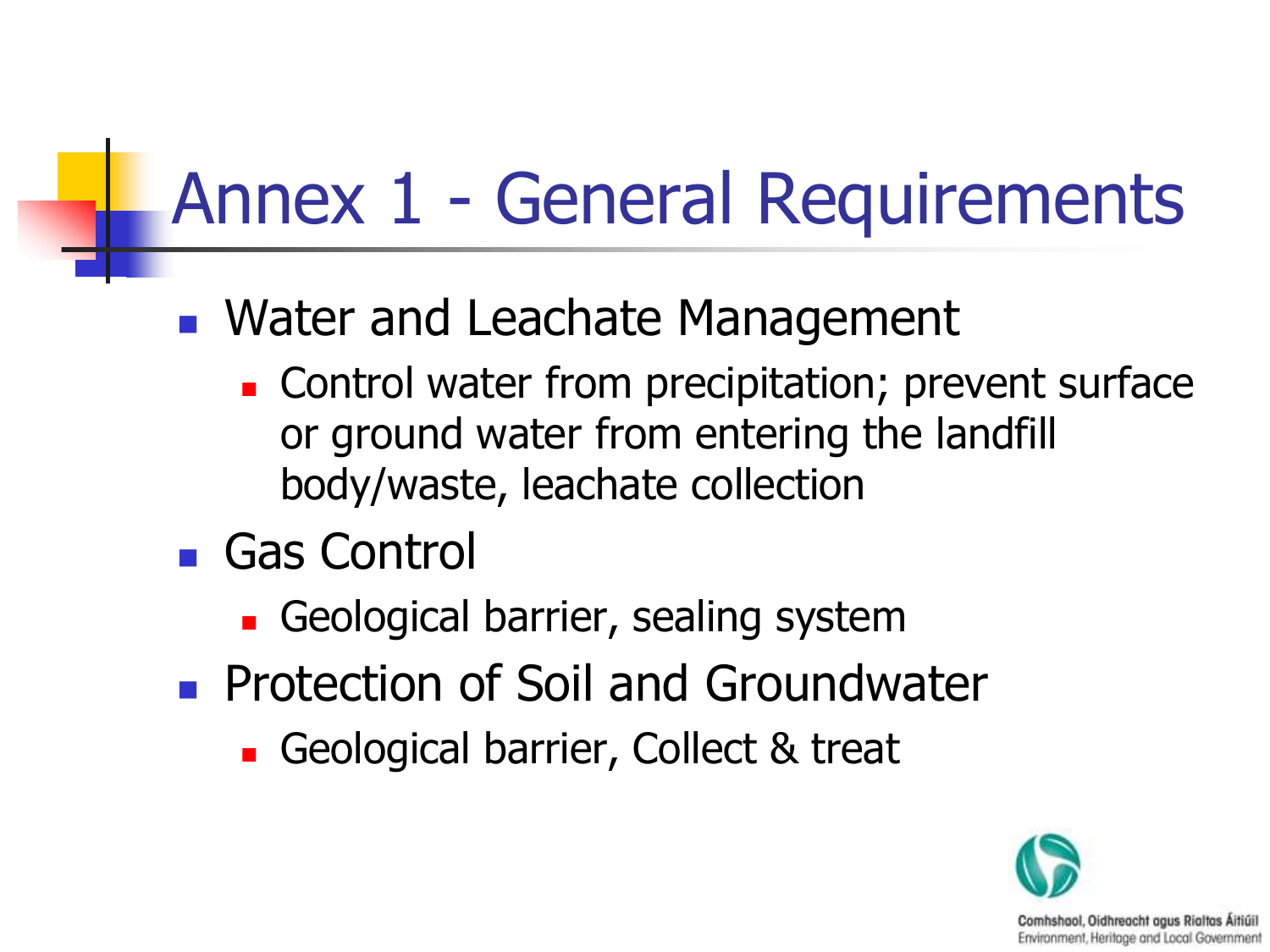### Annex 1 - General Requirements

#### **Nuisance and Hazards**

- **Minimise odour, dust, noise, traffic, birds, vermin,** insects, fires
- **Stability** 
	- **Place in a way to avoid slippage and settling**
- **Barrier** 
	- **Prevent free access and establish system to detect** illegal dumping

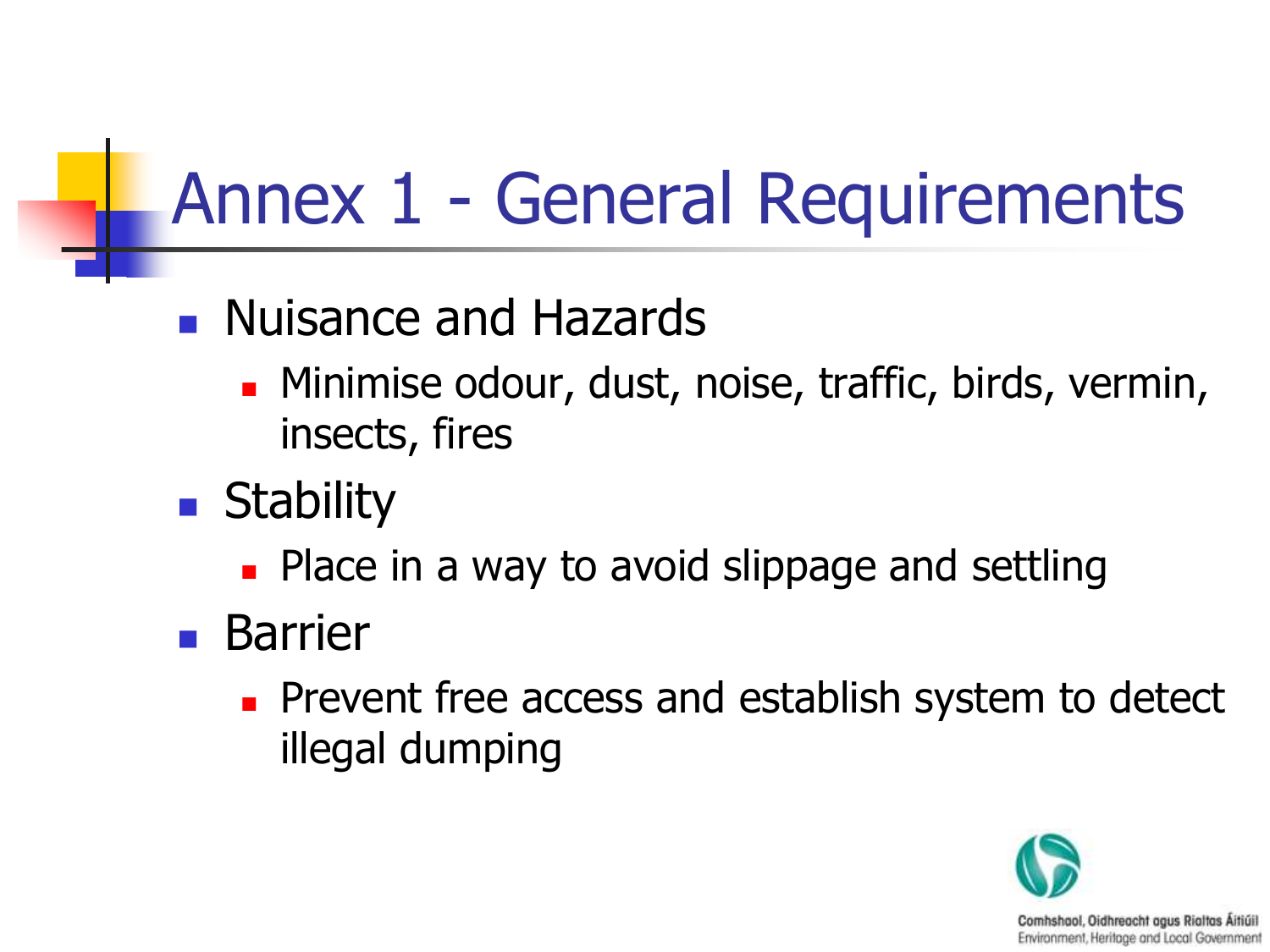### **Council Decision (2003/33/EC)** establishing criteria and procedures for the acceptance of waste at landfills pursuant to Article 16 of and Annex II to Directive 1999/31/EC

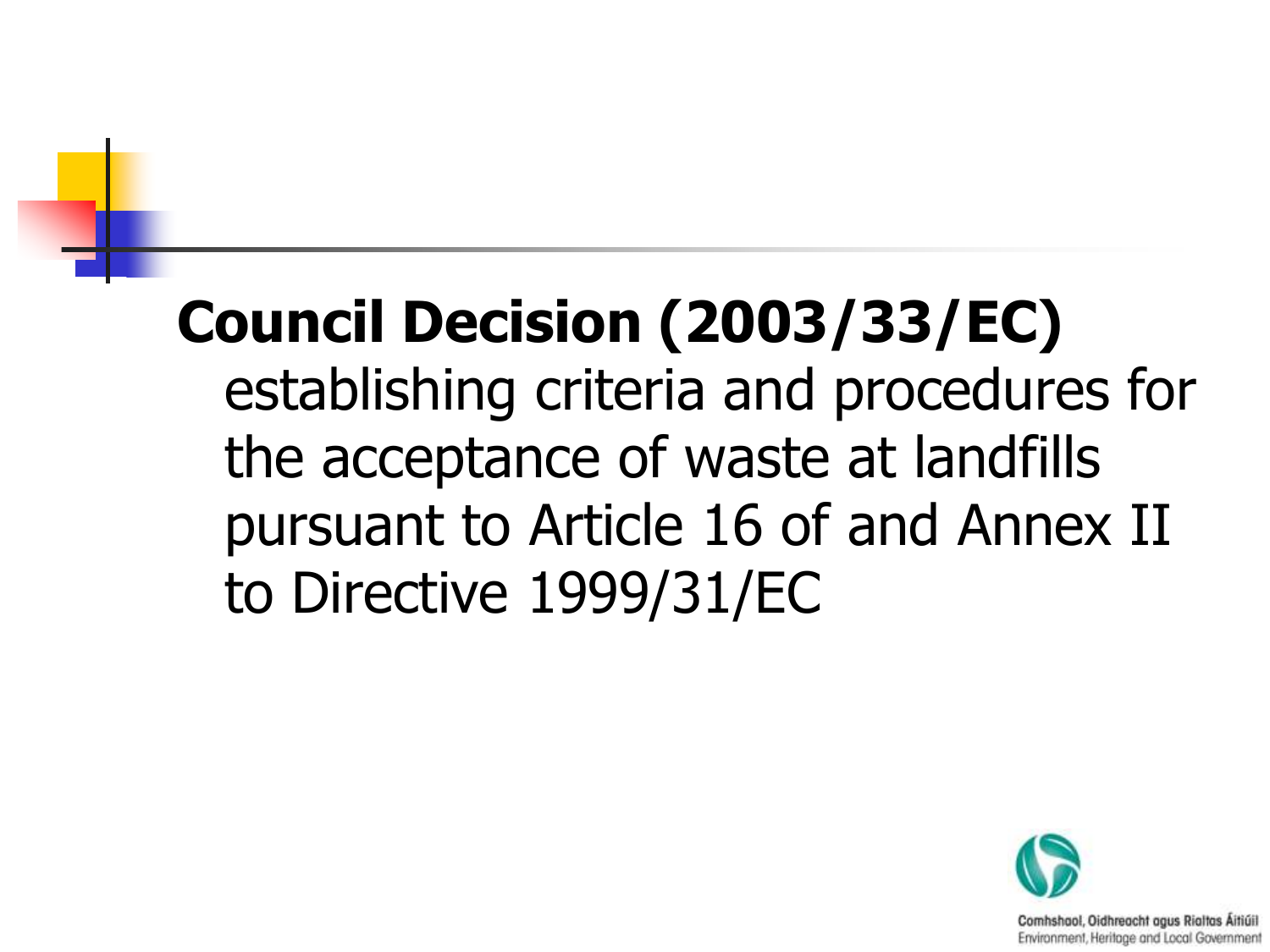#### **Landfill for inert waste**

- **short list of acceptable inert wastes**
- **specific leaching limit values**

#### **Landfill for non-hazardous waste**

- **n** municipal waste
- **qypsum waste, stable/non-reactive hazardous** waste
- **specific leaching limit values**
- **Landfill for hazardous waste**
	- **s** specific leaching limit values

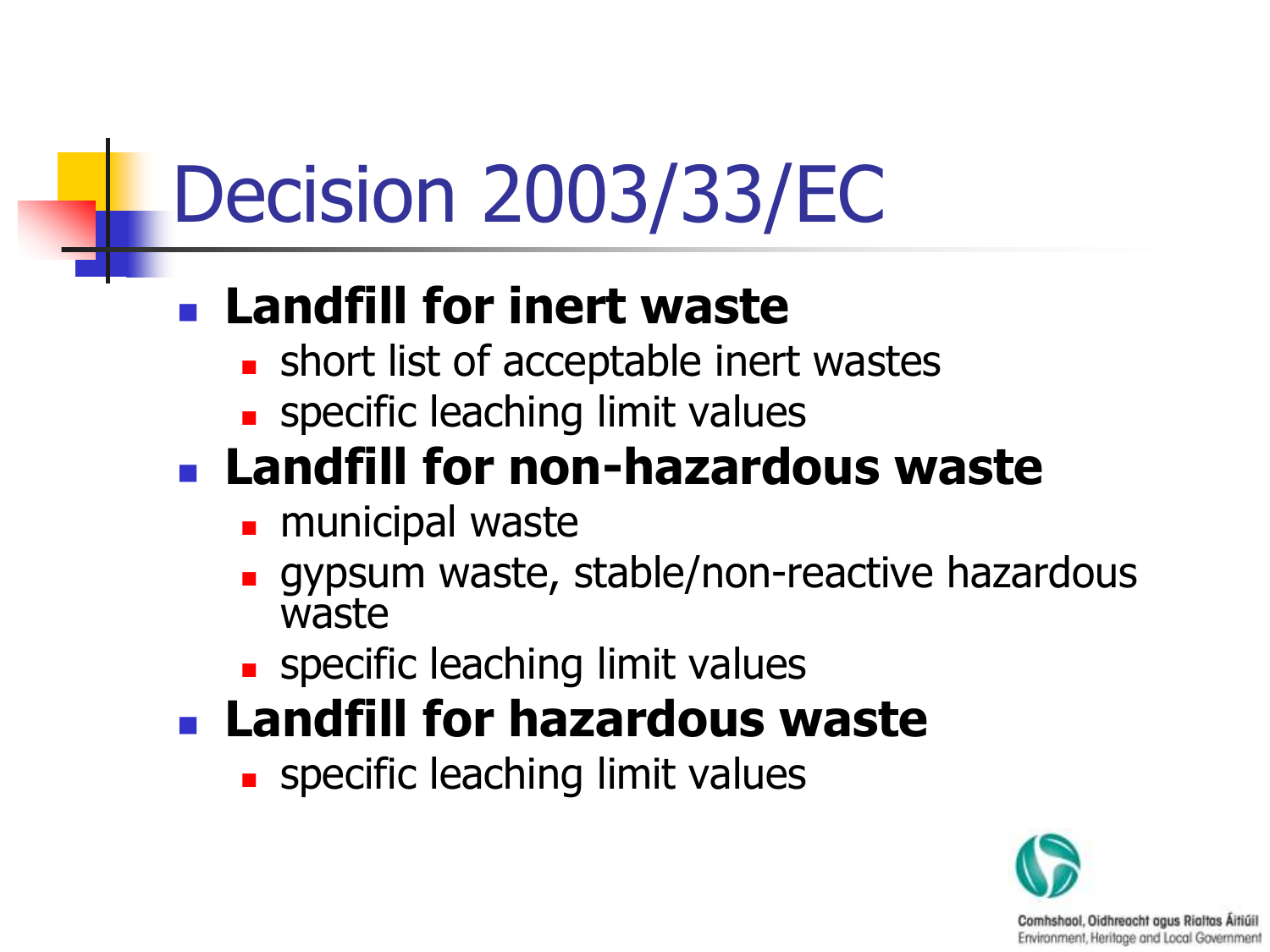- **Basic Characterisation** 
	- Type, composition, consistency, leachability etc.
- Compliance Testing
	- **Periodical checks**
	- **Key Variables**
- **On site Verification** 
	- **Nisual Inspection/loads**

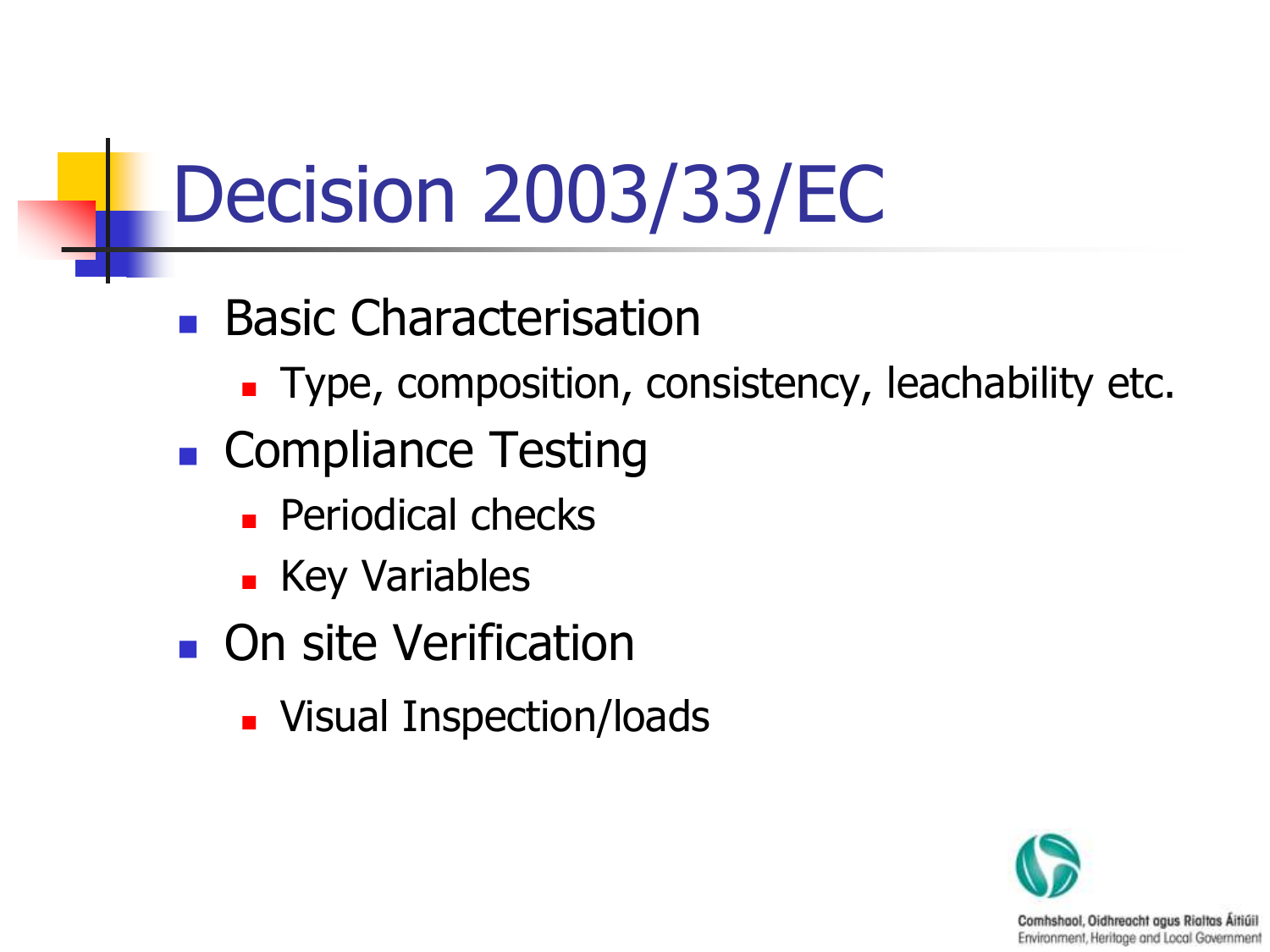- **Acceptable without testing** 
	- **Landfill for inert waste** 
		- **Single waste streams glass, brick**
	- **Landfill for non haz waste** 
		- **Municipal waste**
		- **Separately collected fractions**
- **Pre-treatment**
- **E** Contamination

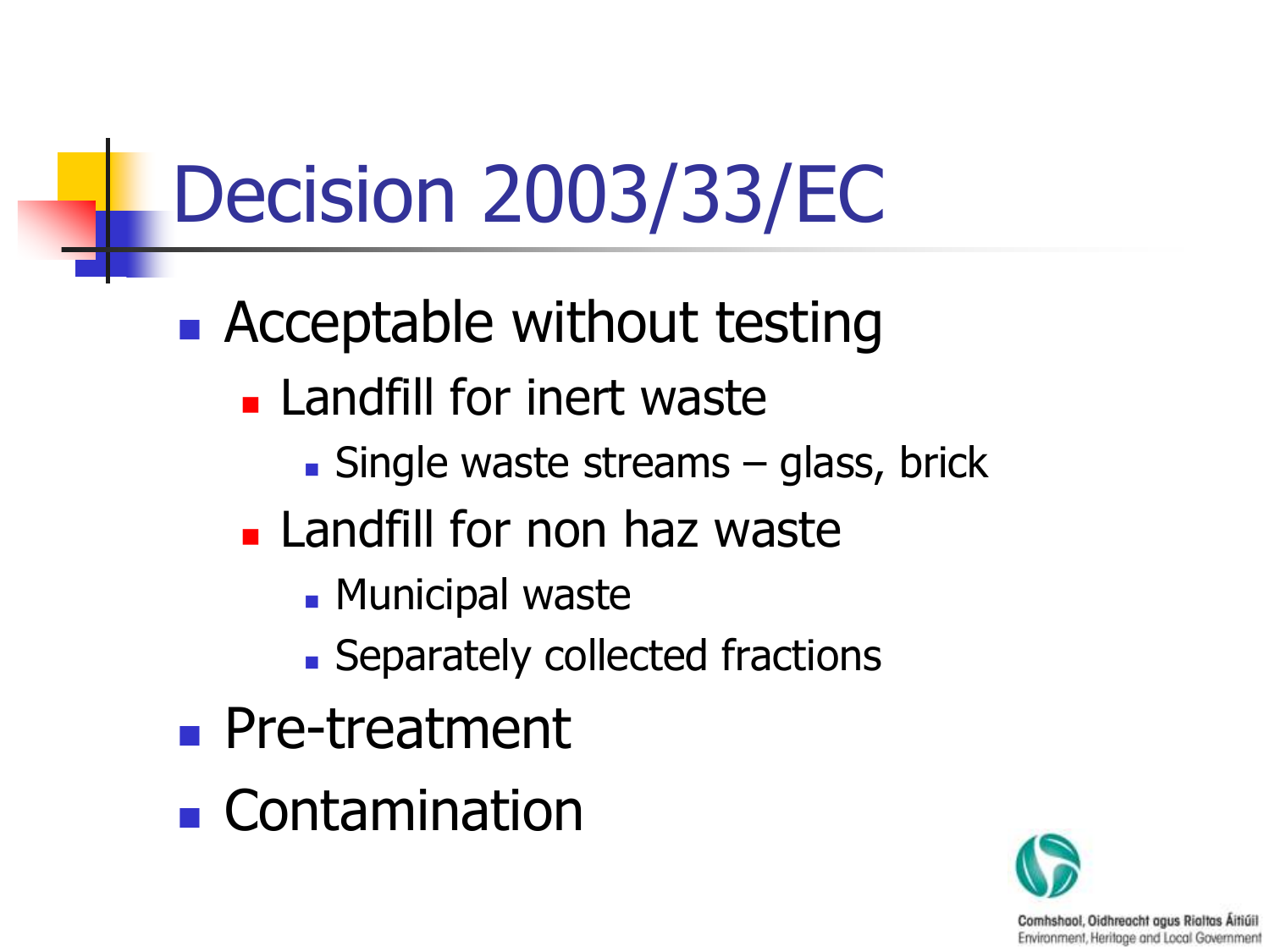- **Testing requirements** 
	- Granular Non Haz
	- Granular Haz
	- **Non haz gypsum** 
		- Sulphur, H2S ?
- Granular V Monolithic??
- Sampling and Testing according to Methods listed in Annex III – Developed by CEN

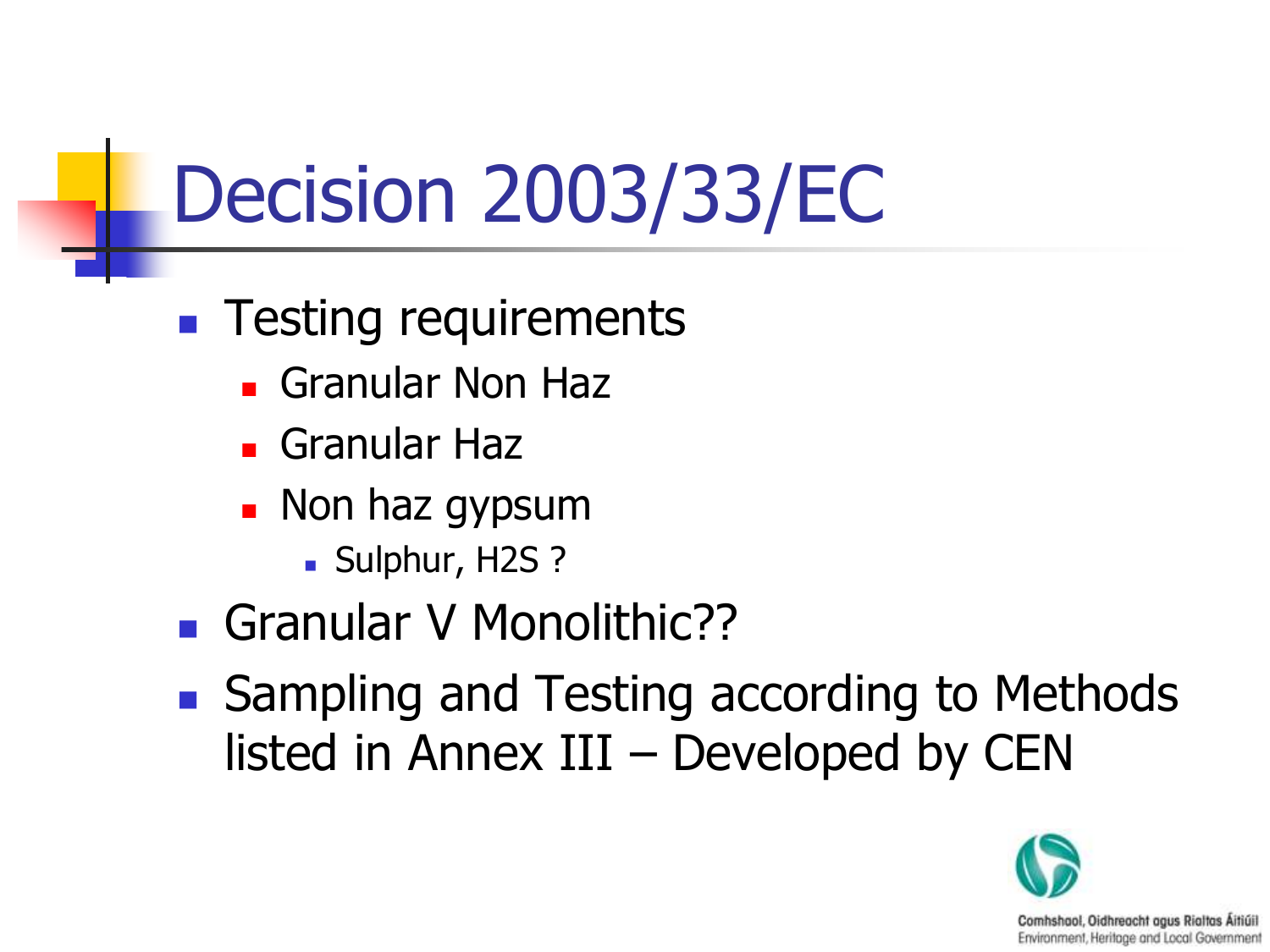- Safety Assessment for Underground Storage (Site Specific)
- **Securely Separated from Mining Activities** 
	- **Geological**
	- Geomechanical
	- Hydrogeological
	- Geochemical
	- Biosphere Impact Assessment
	- **Name Strain and Term**" Assessment
	- **Surface Facilities**
	- **C** Other Risks?

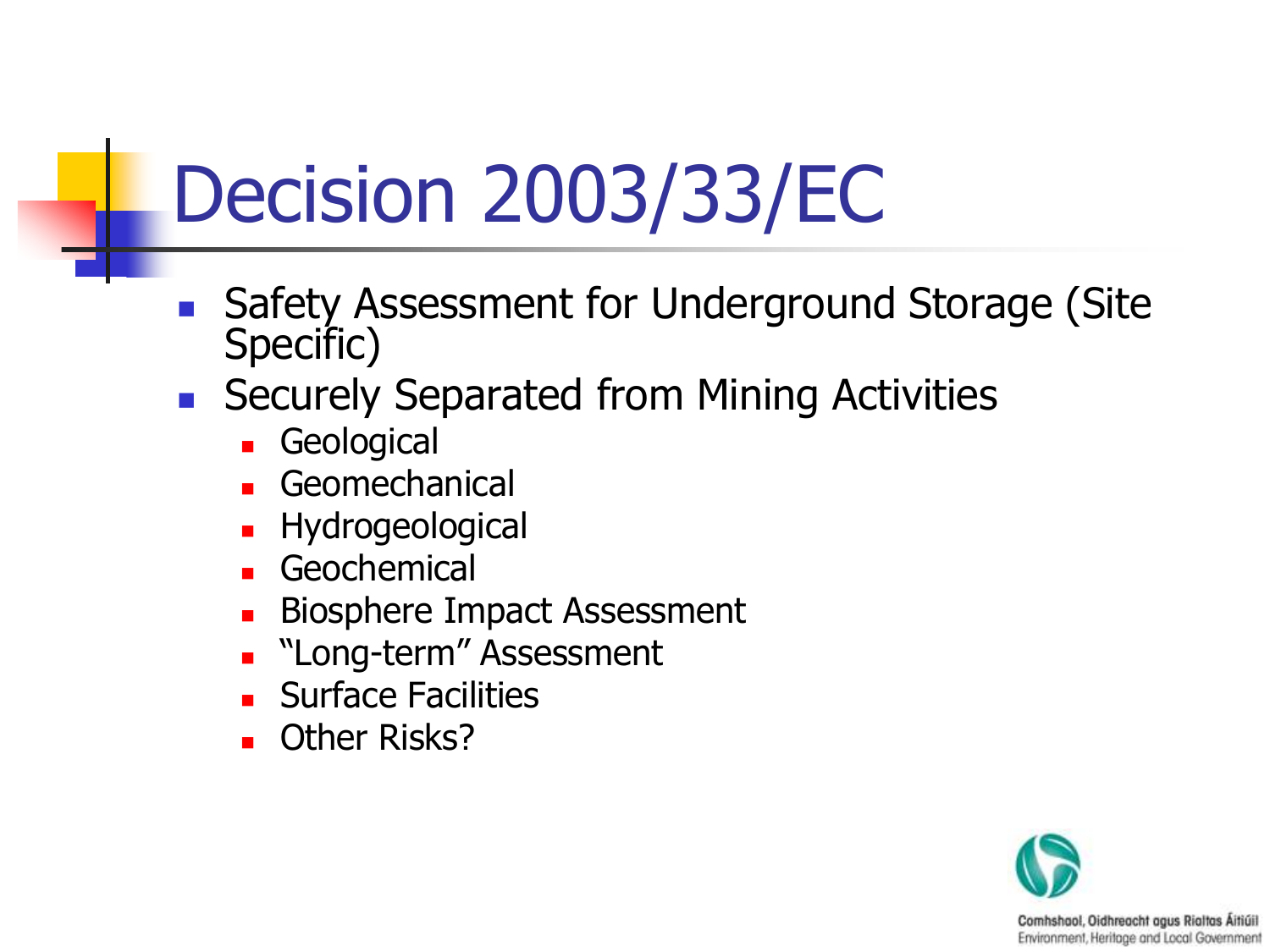### Landfill TAC & WGs (Art 16/17)

- EU Technical Advisory Committee
	- **Exercice Implementation Issues** 
		- WG on Monolithic Waste Definition?
		- WG Landfill Gas Emissions
- **Diversity of Interpretation**
- **Costs & Feasibility**
- **Representative Sampling**
- **Storage/Sampling**

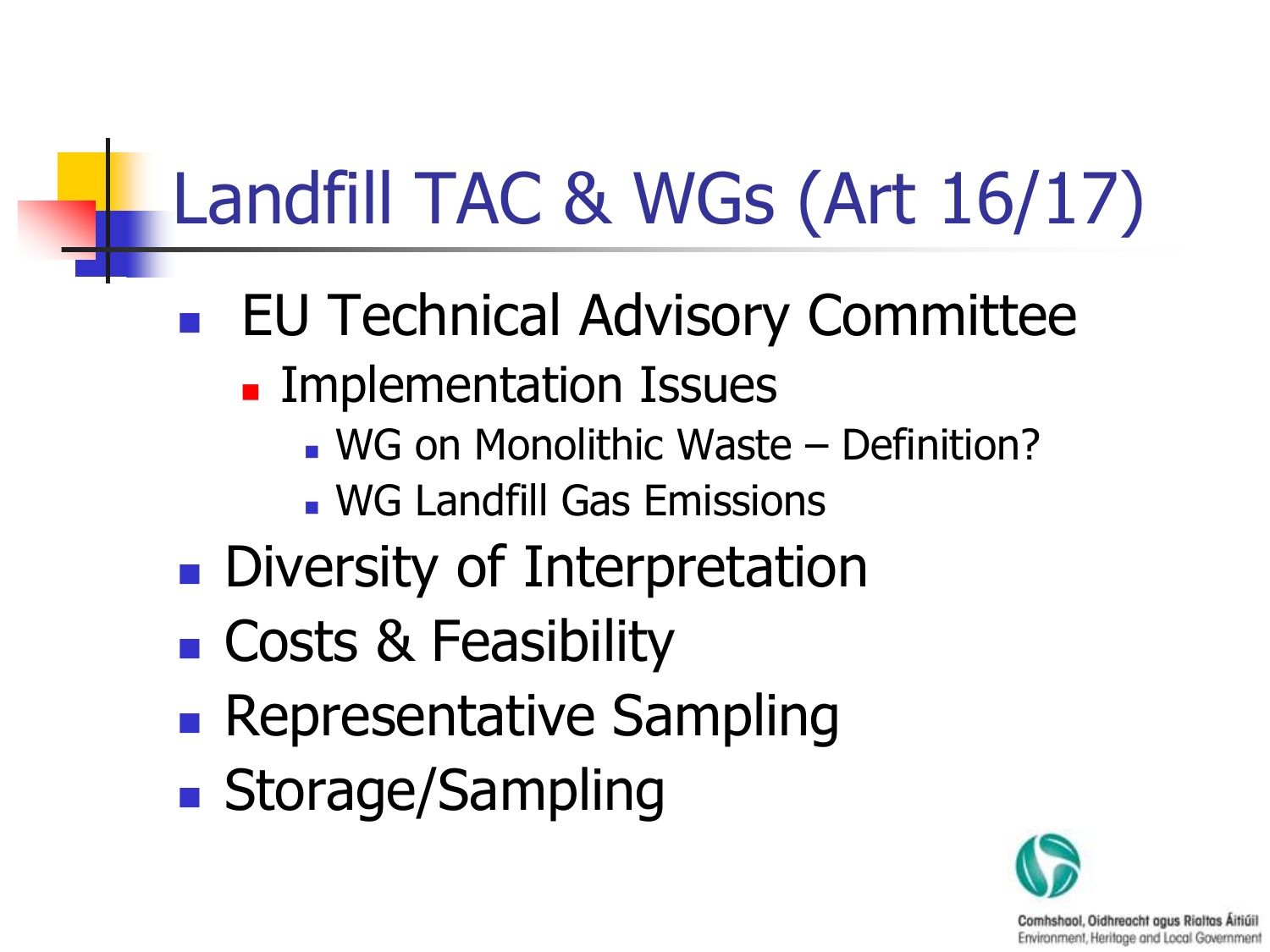

(\*) In principle, underground storage is also possible for inert and non-hazardous waste.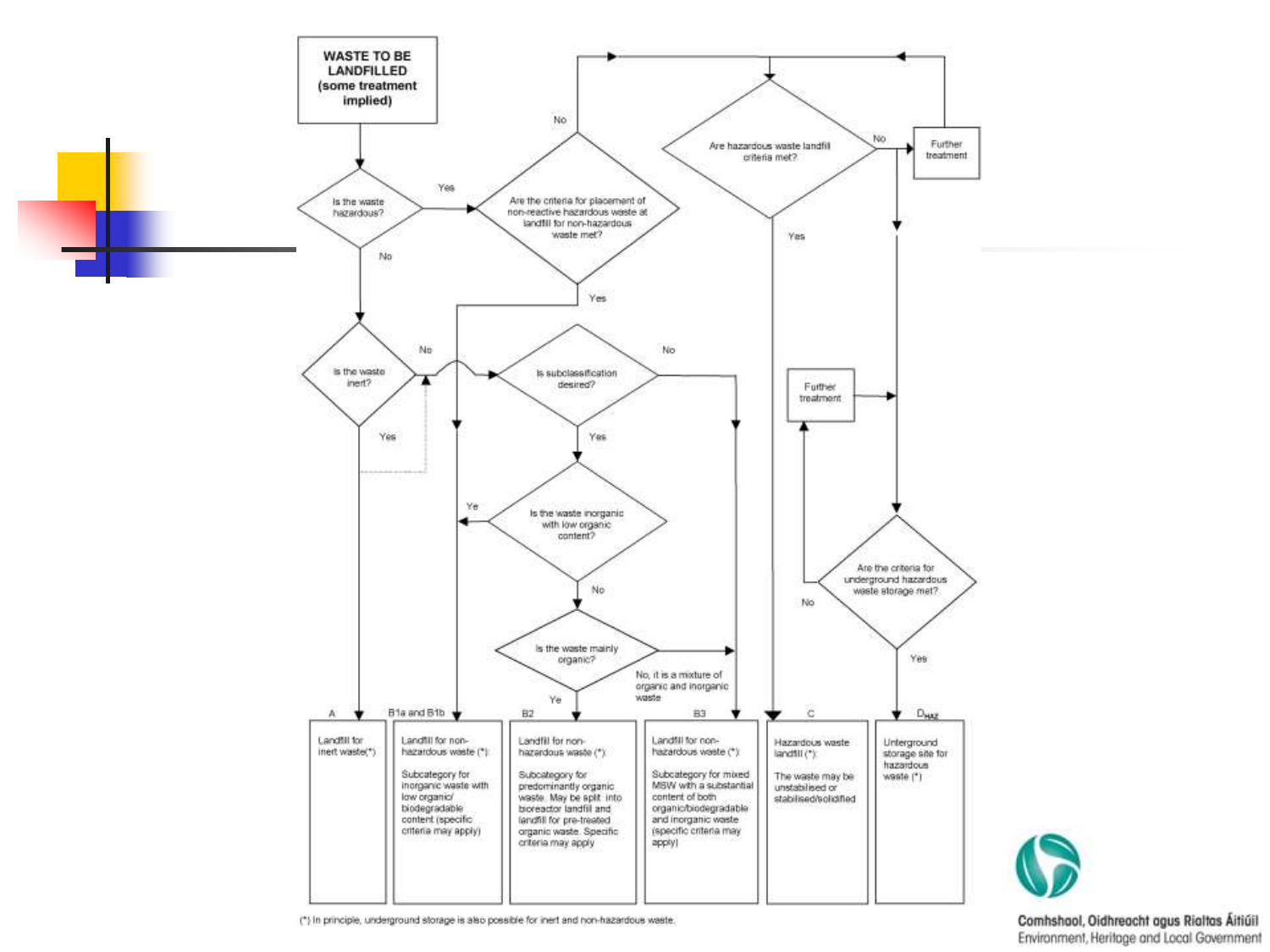### **Legislation….Irish Law**

Landfill Directive 1999/31/EC S.I. 336 2002 & S.I. 337 2002 ■Council Decision 2003/33 – WAC S.I. 395 of 2004 (Consolidated)

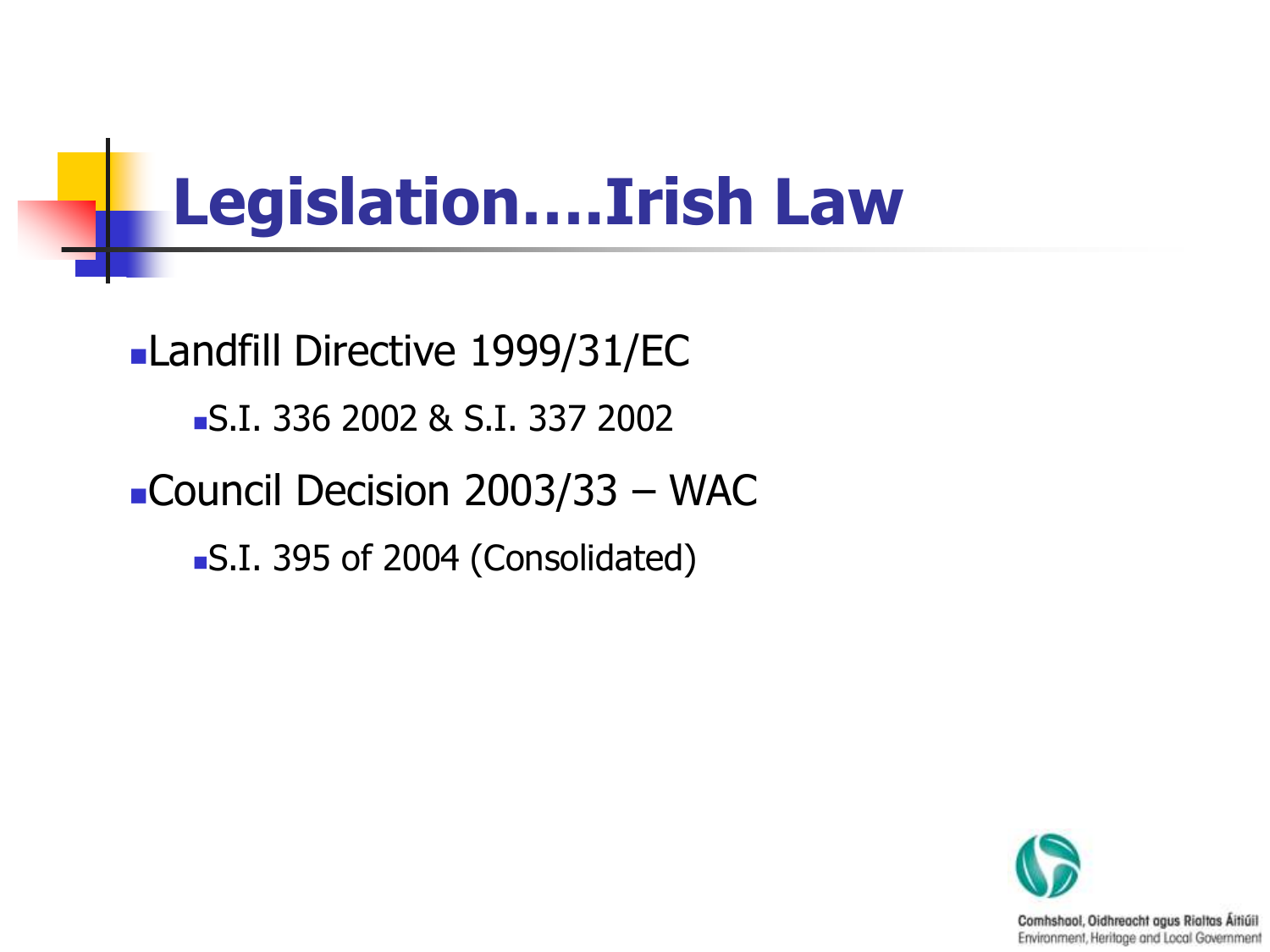

- $\blacksquare$  CA
- **Permitting/Licensing**
- **Guidance** 
	- **Landfill Manuals**
- **Monitoring**
- **Inspection**

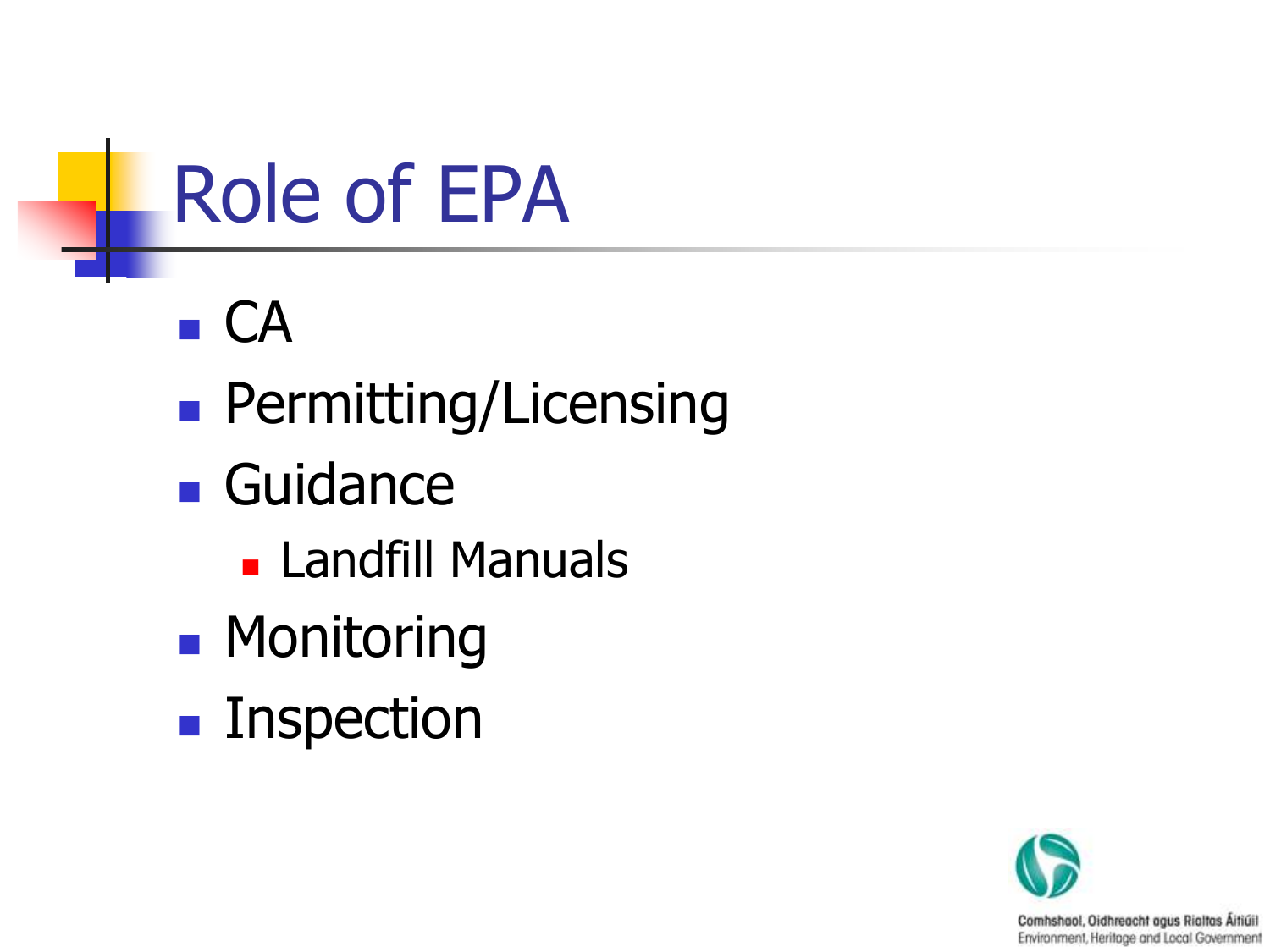

### The Irish Experience……….

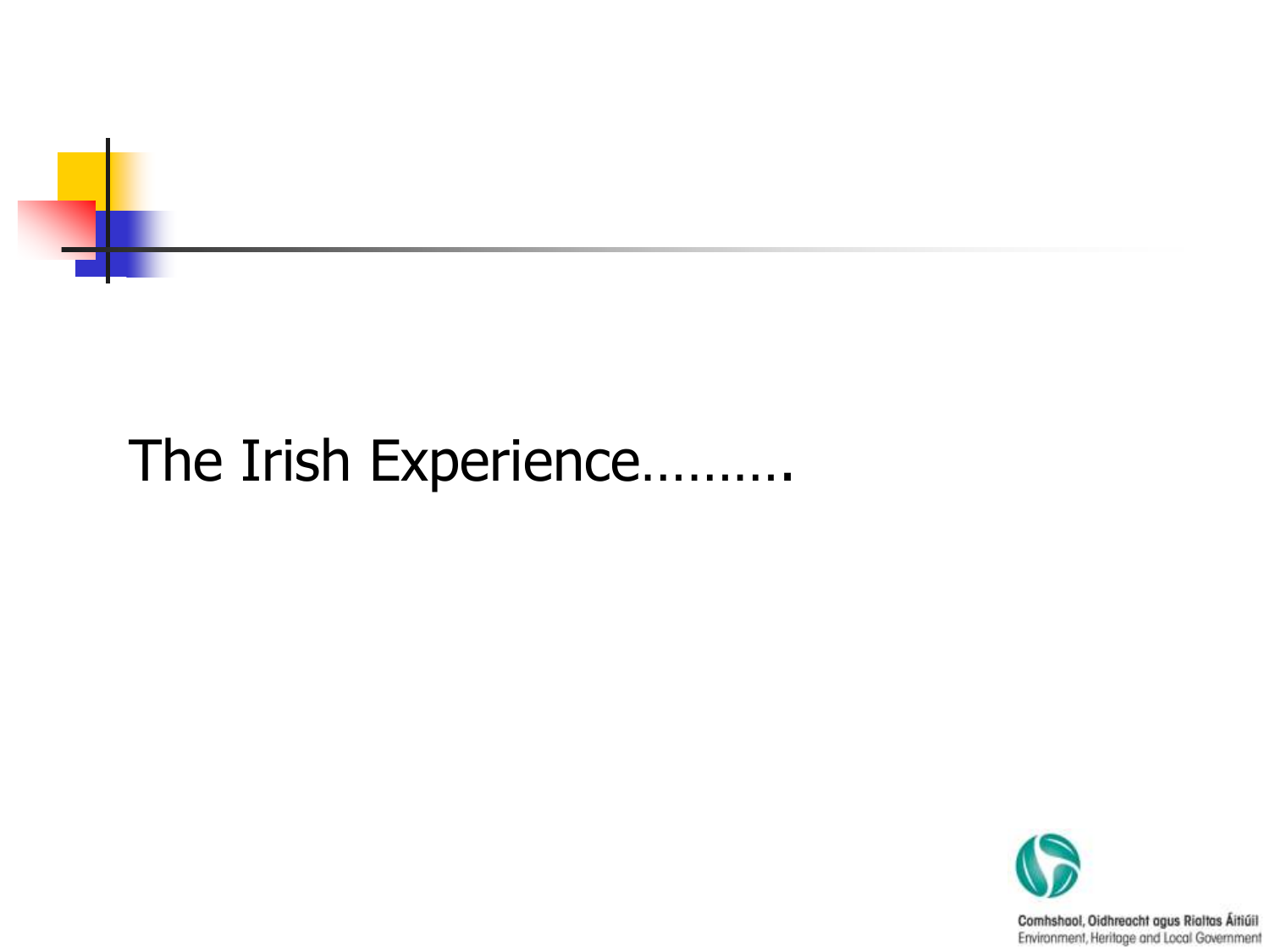### **Traditional Waste Management**

#### 1995

**Few Regulatory Controls & Little Strategic** Planning

Poor Design and Operational Standards for **Facilities** 

Minimal Expenditure & Low Technology to Conserve Costs

88.9% BMW to Landfill

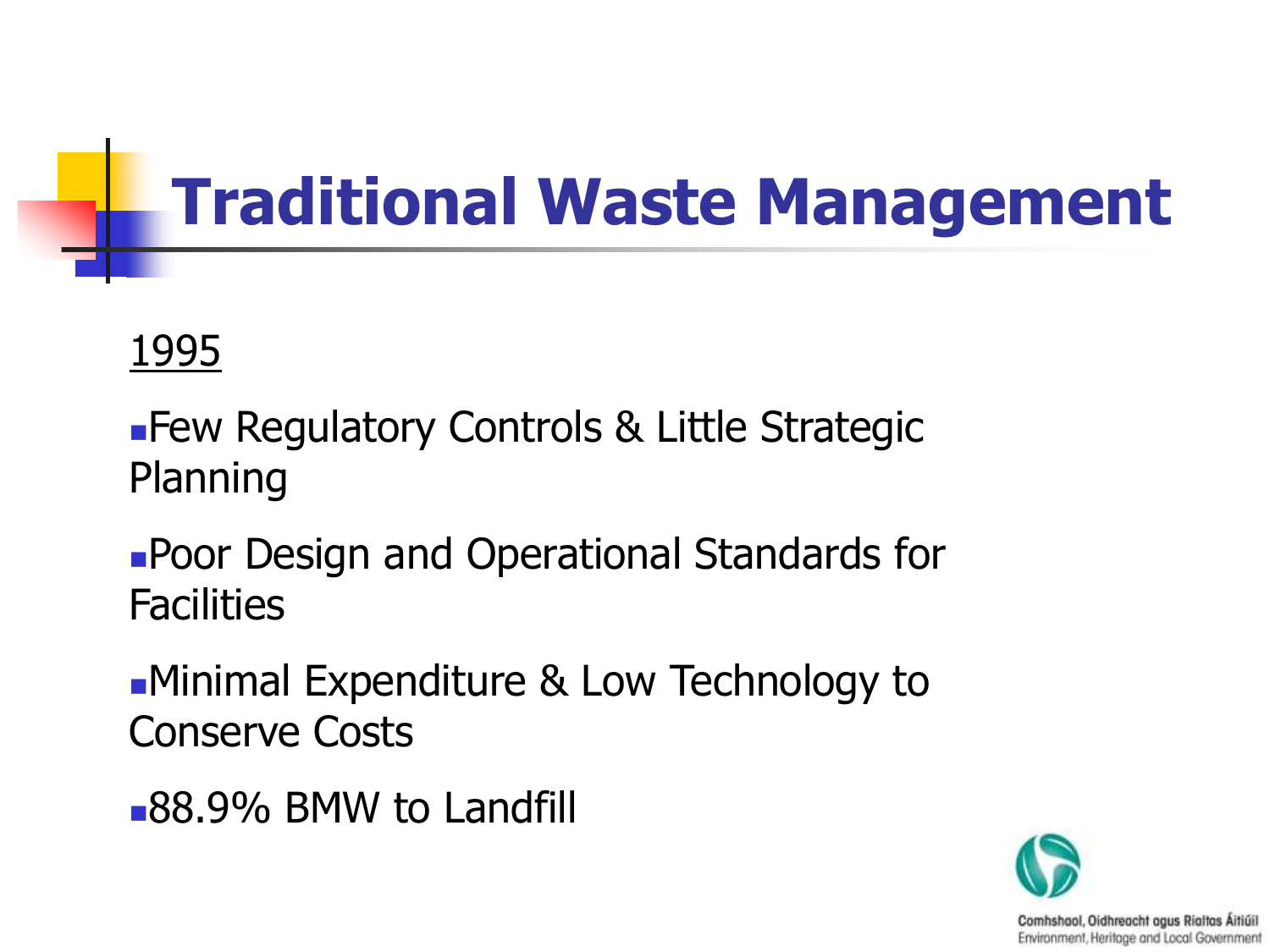

- 1998 Changing Our Ways
- 2002 Delivering Change
- 2004 Taking Stock & Moving Forward
- 2006 **National Biodegradable Waste Strategy**
- 2008 "Brown Bin Circular"
- 2009 **EPA Guidance Pre-Treatment**
- 2009 Commercial Food Waste Regulations

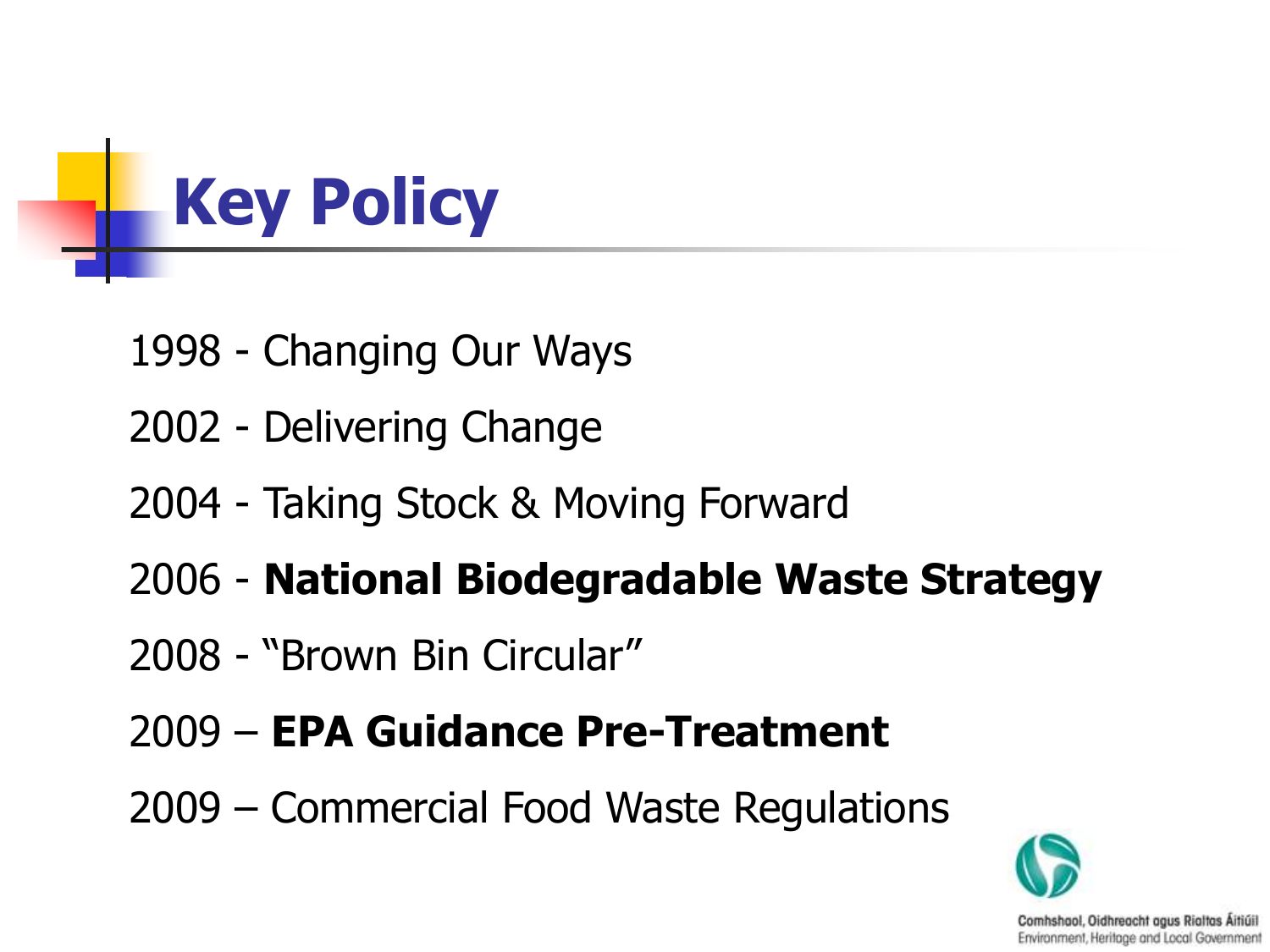

- Waste Management Enforcement
- Strategic Waste Management Planning
- **Quality Waste Treatment, Recovery and** Disposal Facilities
- **Hugely Increased Waste Management Costs**
- 62.5% BMW to Landfill  $(2008) 90%$  (1995)
- A lot Done….. a lot more to do

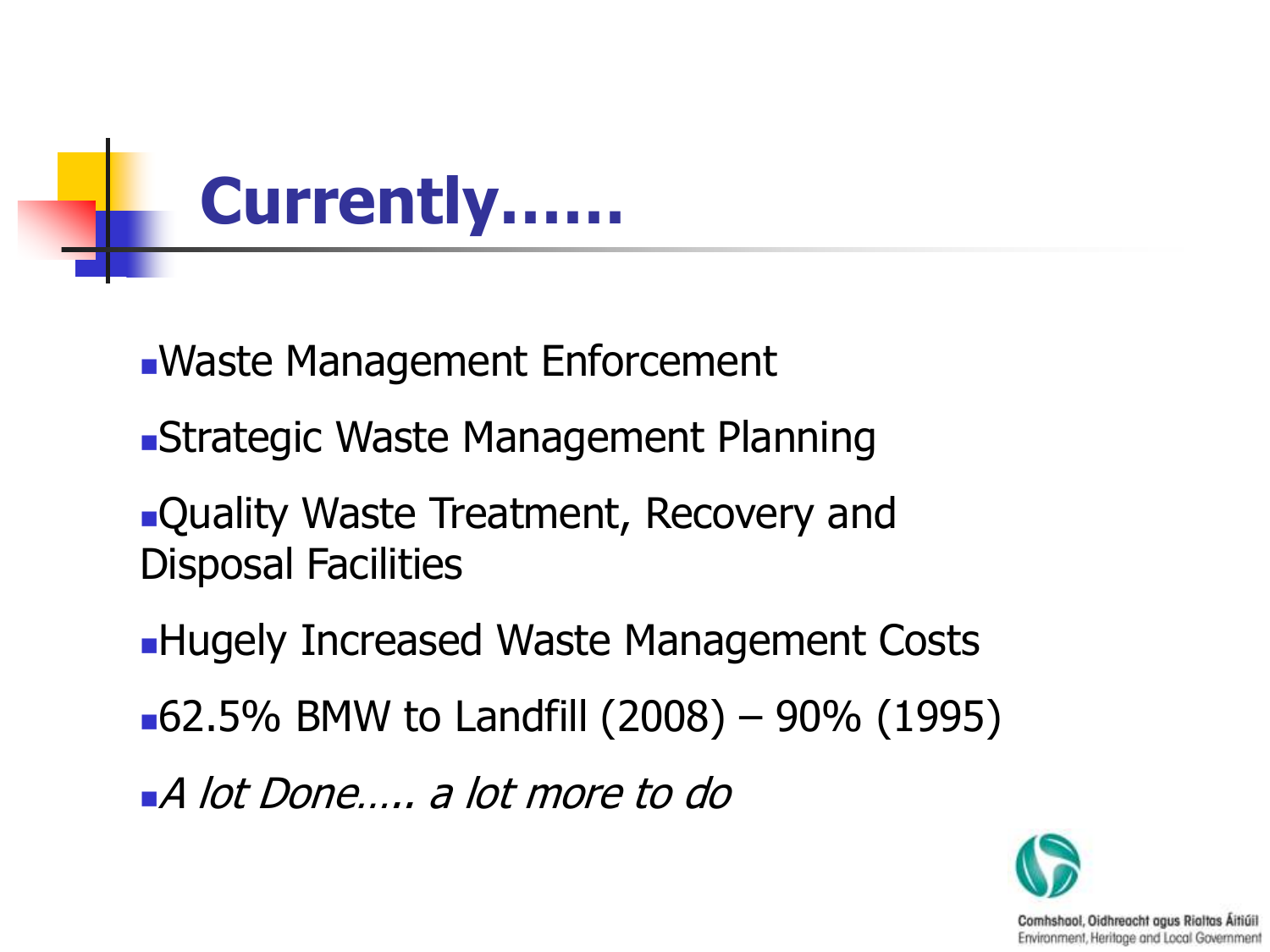### ■ Waste Trends…..

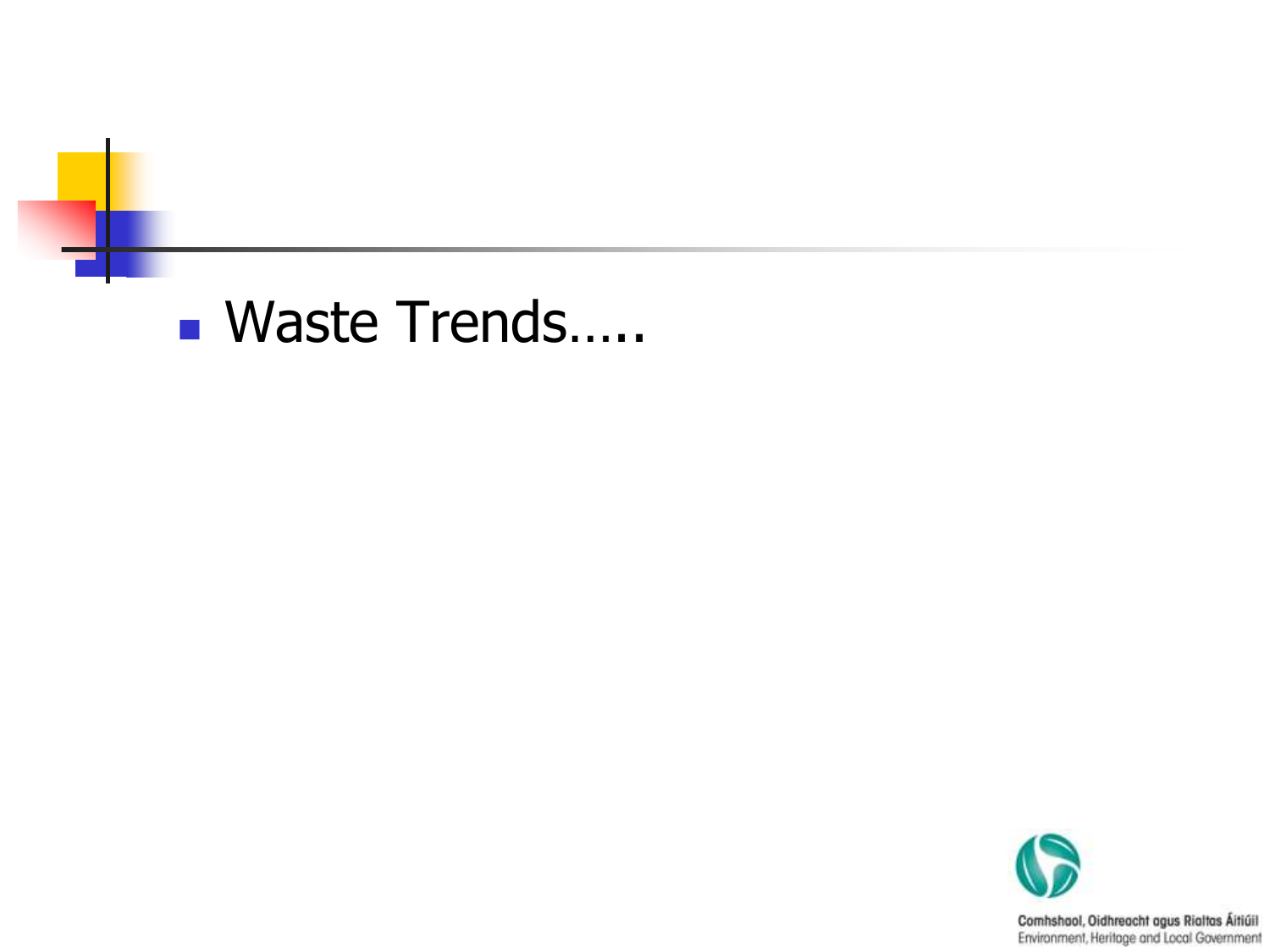### **Existing Recycling Centres (Civic Amenity Sites)**



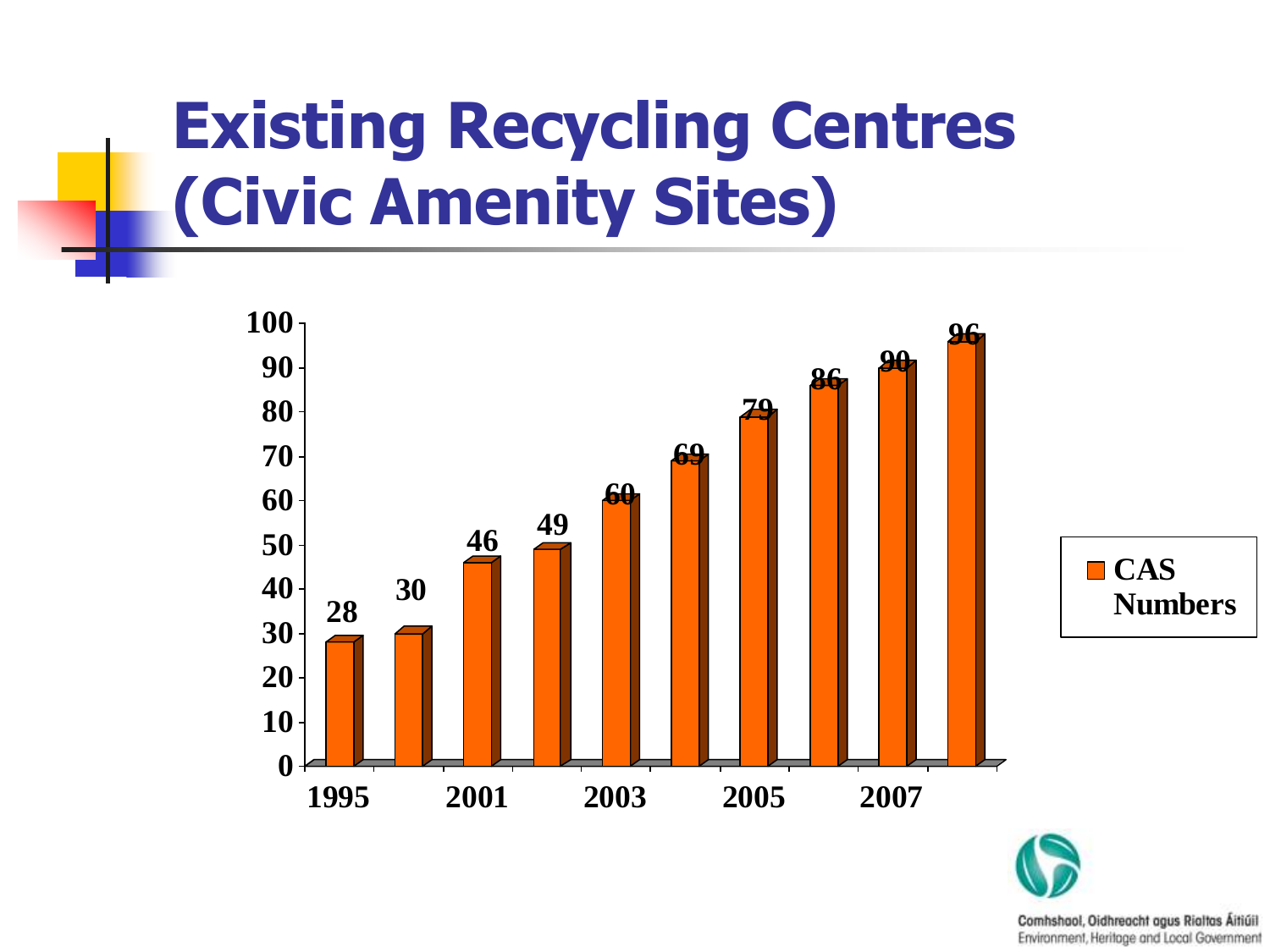#### **Paper/Cardboard Recycling Rates: 1995-2004**



**Year Recycling Rate (%)**

**1995 16.5% 2004 45.7% 2007 58.0%**

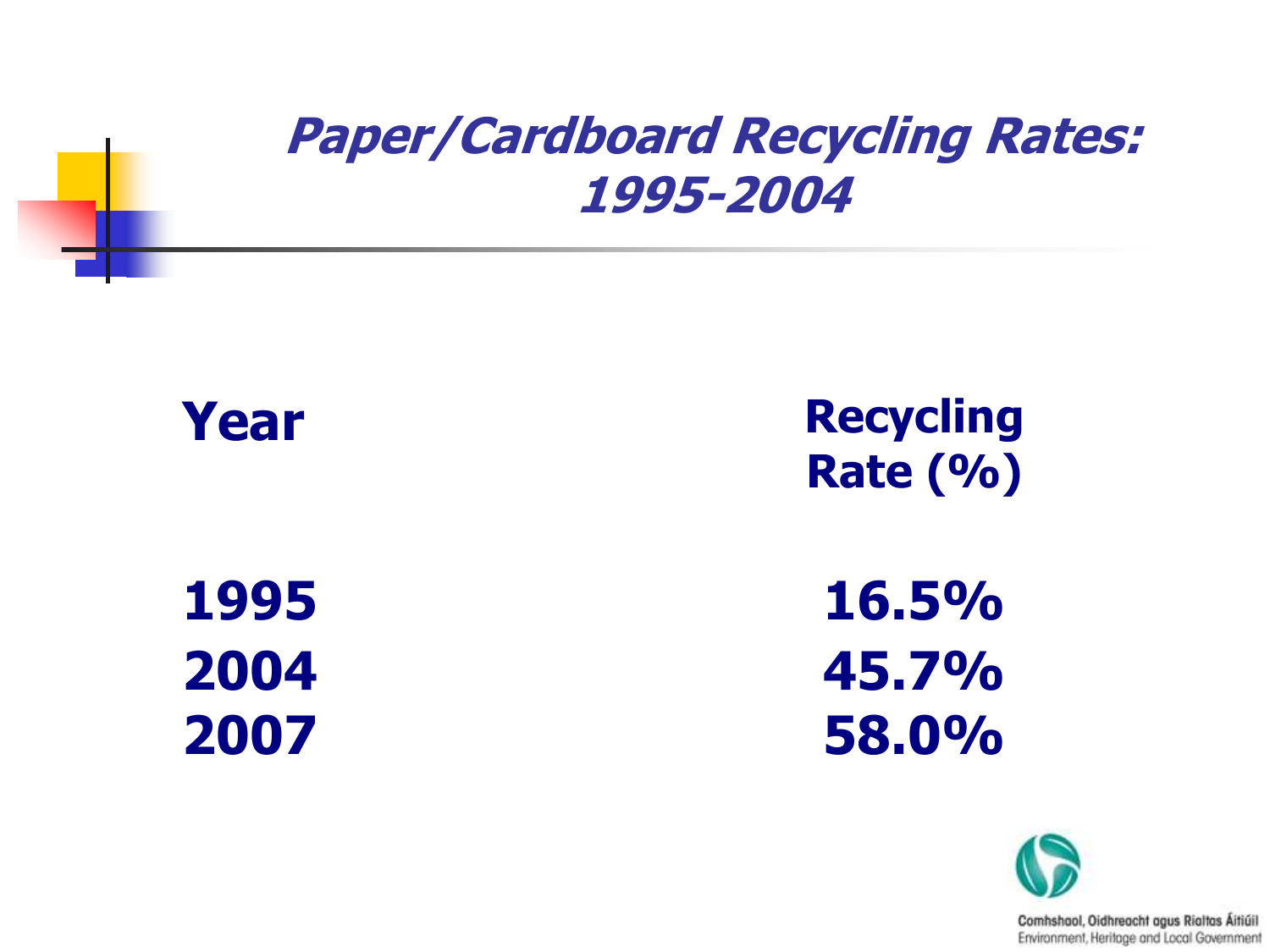#### **Waste Stats – Headlines (2008 Data)**

- Overall recovery  $-38% 1% (9% 1998)$
- Total MSW  $-$  3.2M Tonnes  $-$  0.73t per person (0.78t  $-$ 2007)
- Disposal Rate  $1\%$
- $\blacksquare$  Home Composting 7%  $\lceil$
- **Diamic Waste Collected x 2**

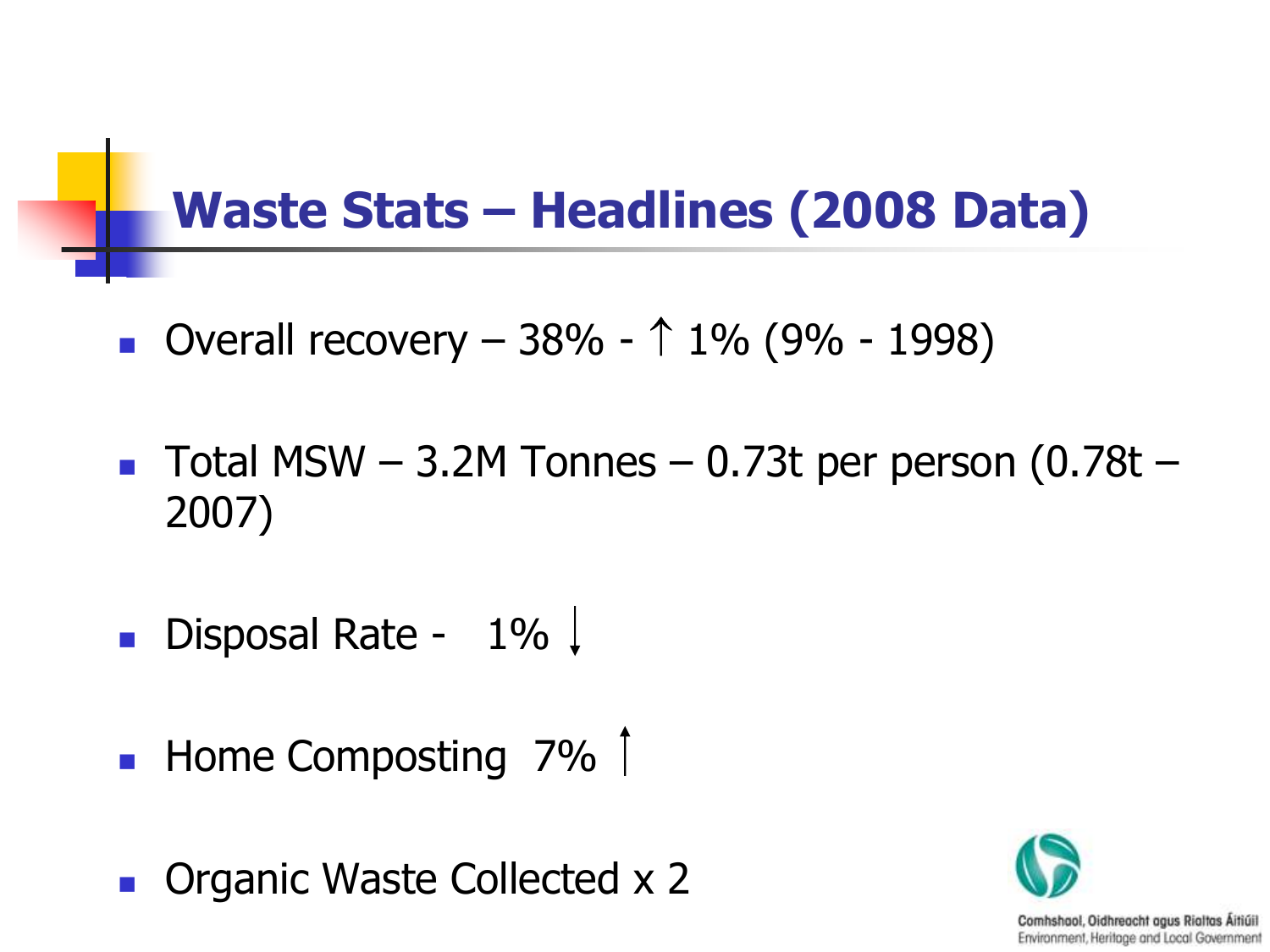

#### **Trends in recovery and disposal of municipal waste**



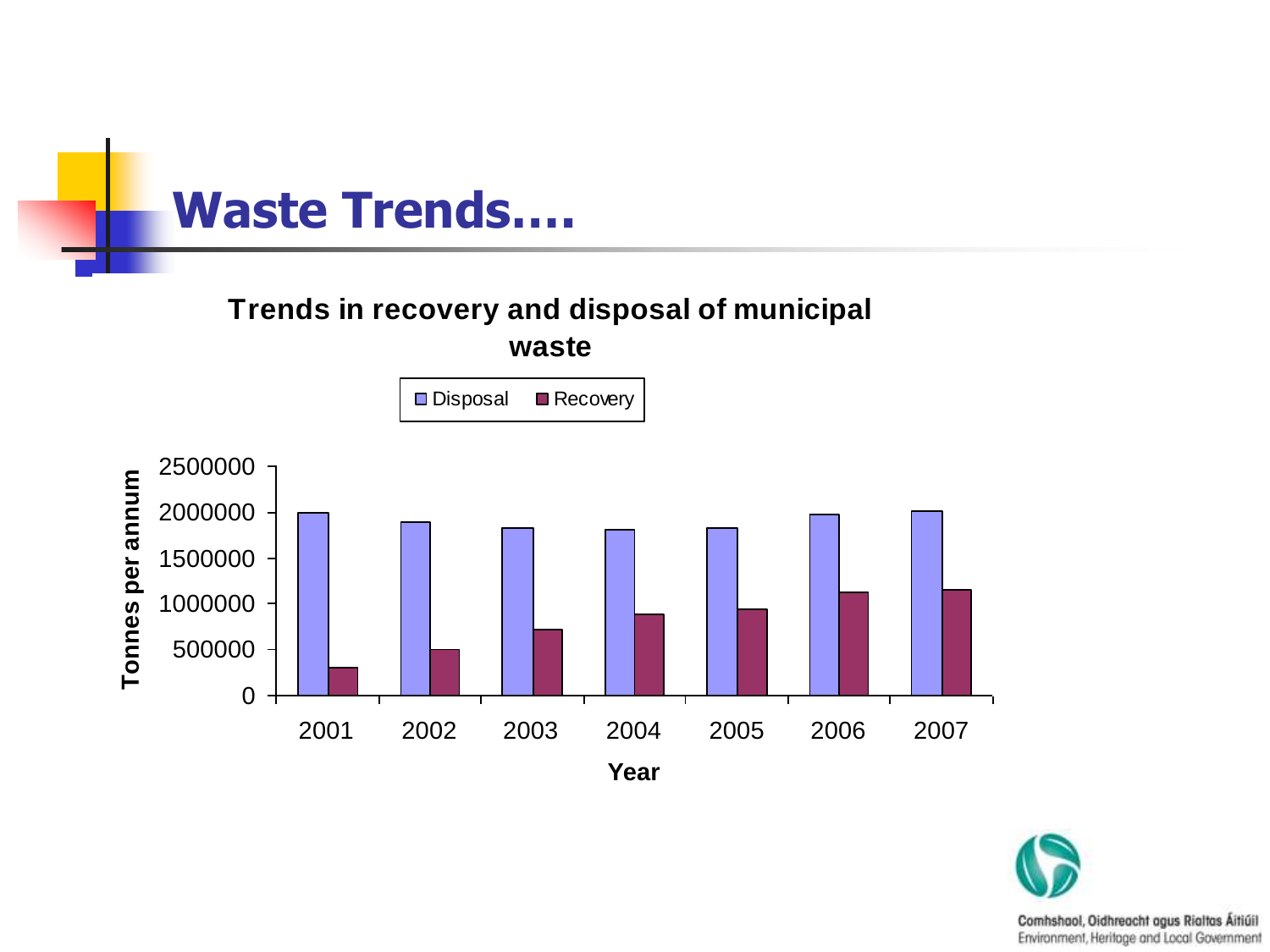

#### **Total household and commercial waste collected**



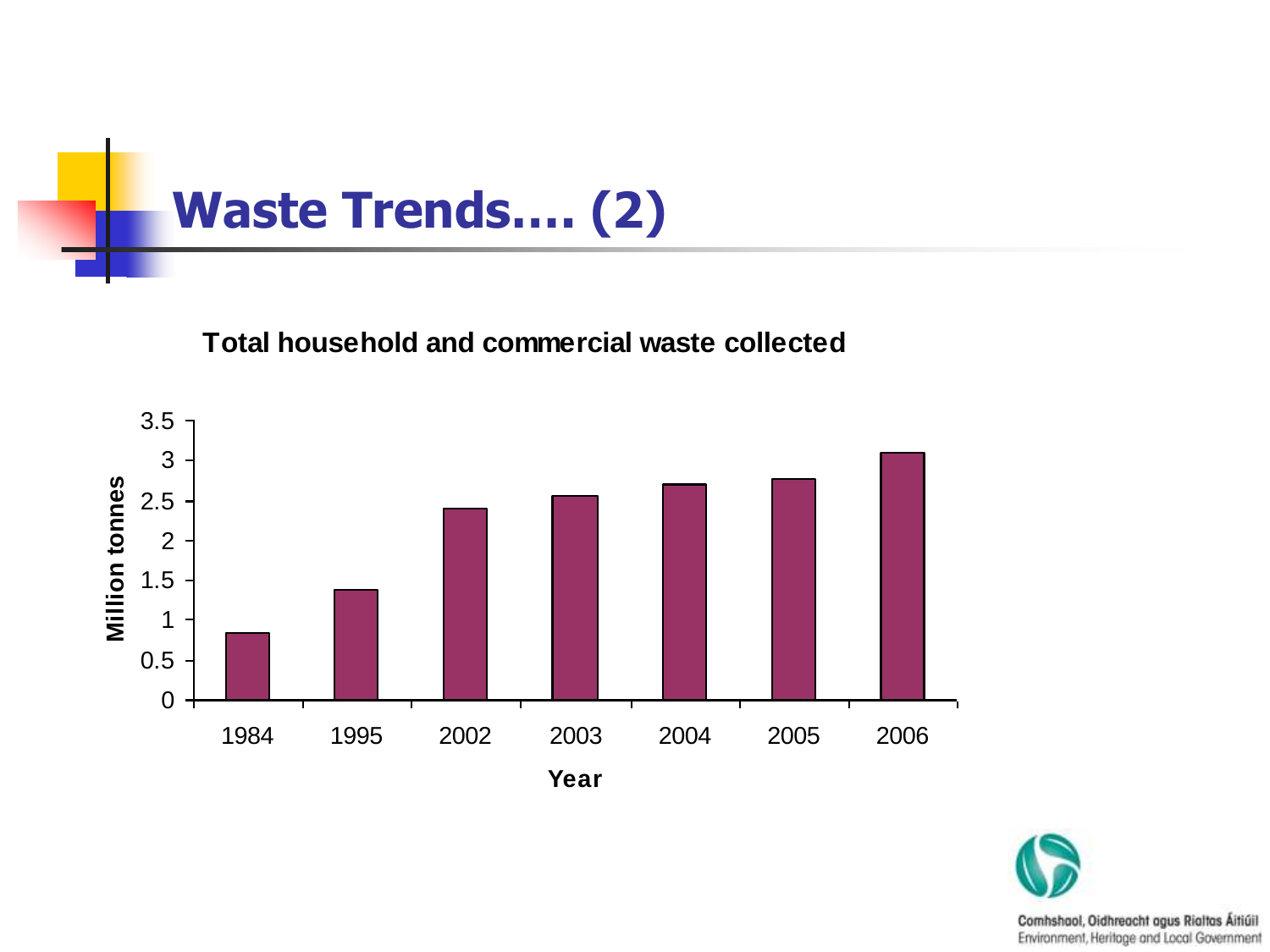

#### **Number of Landfills accepting municipal waste**



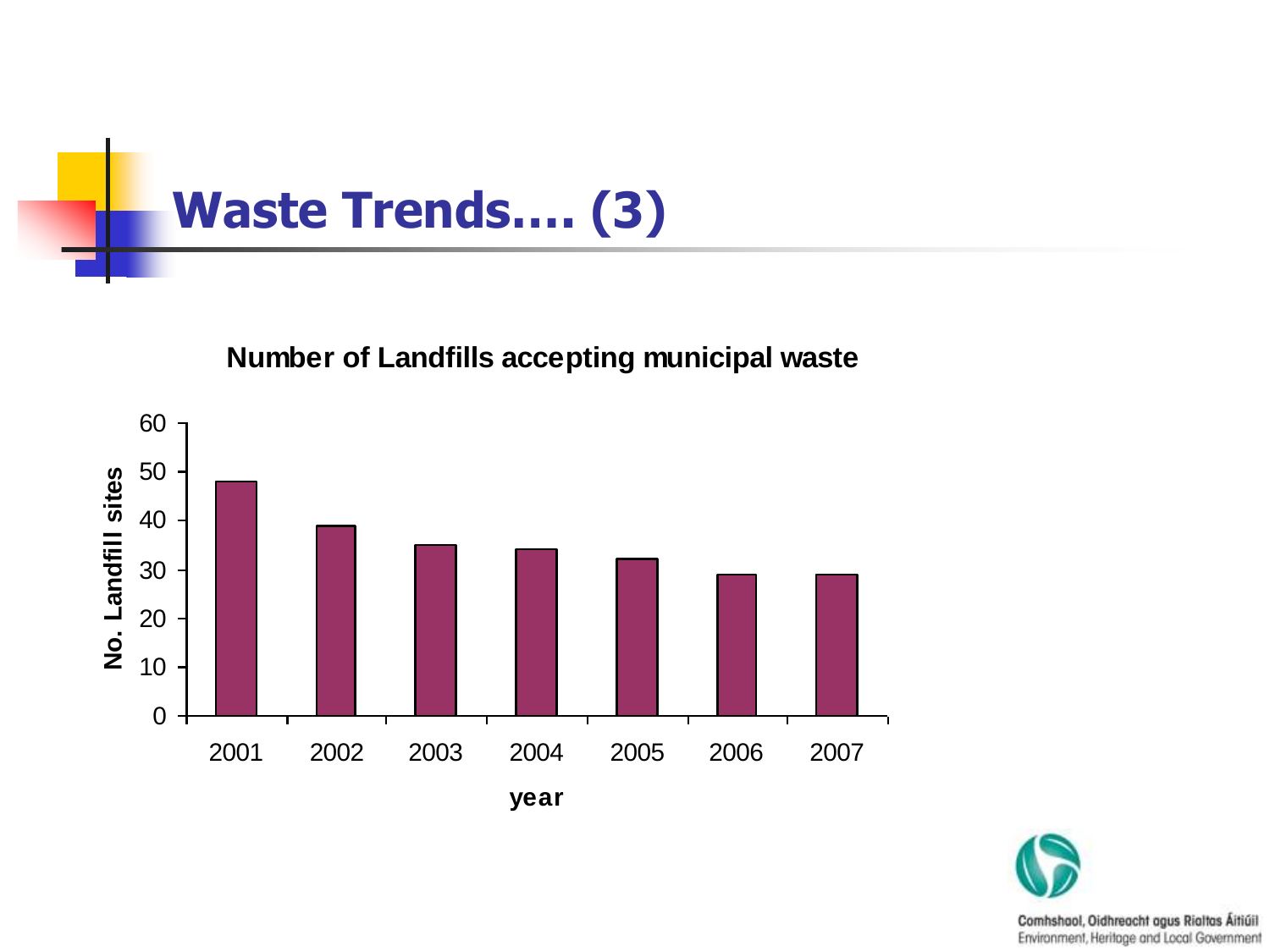

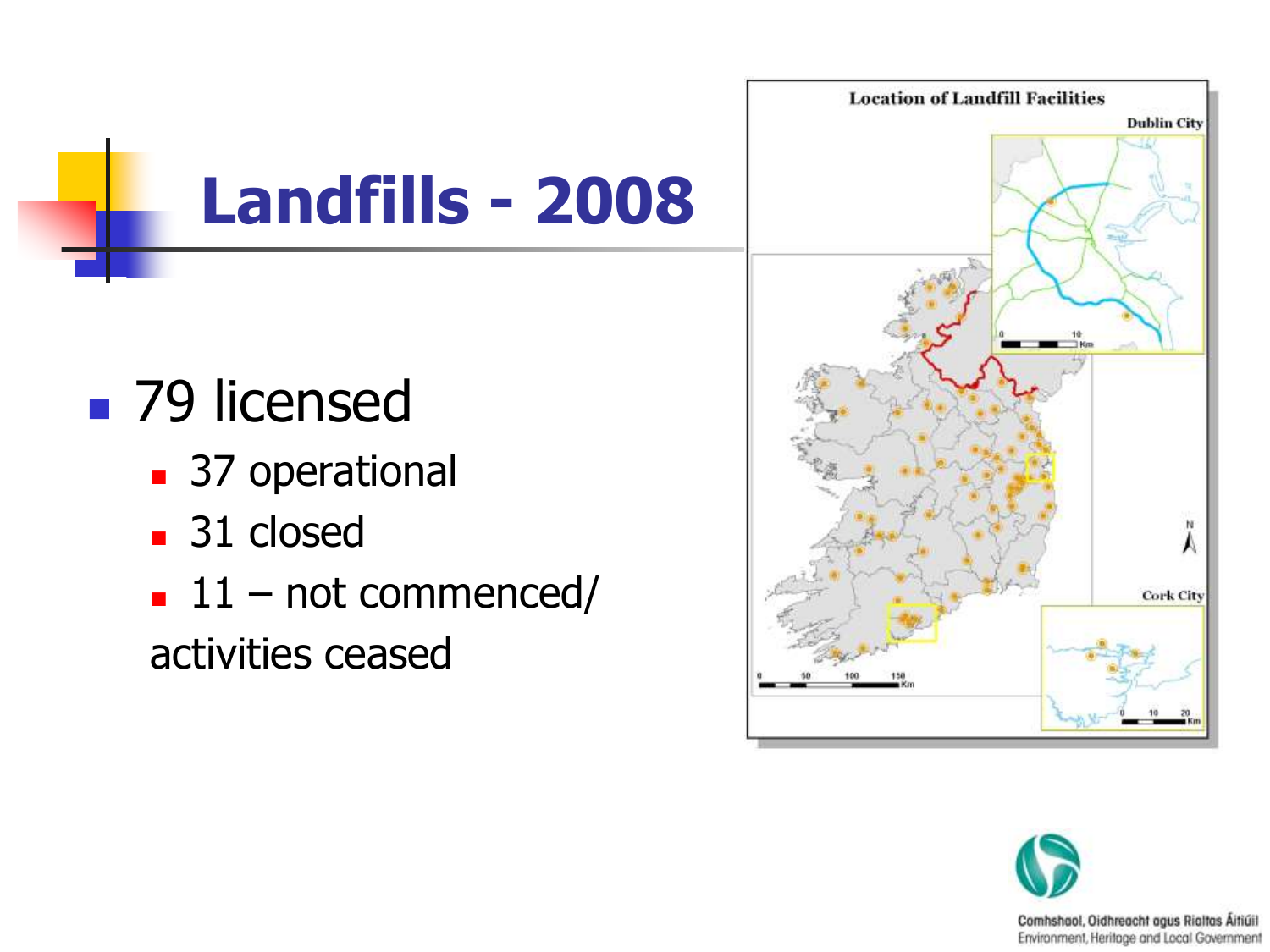#### ■ People Pressure…..

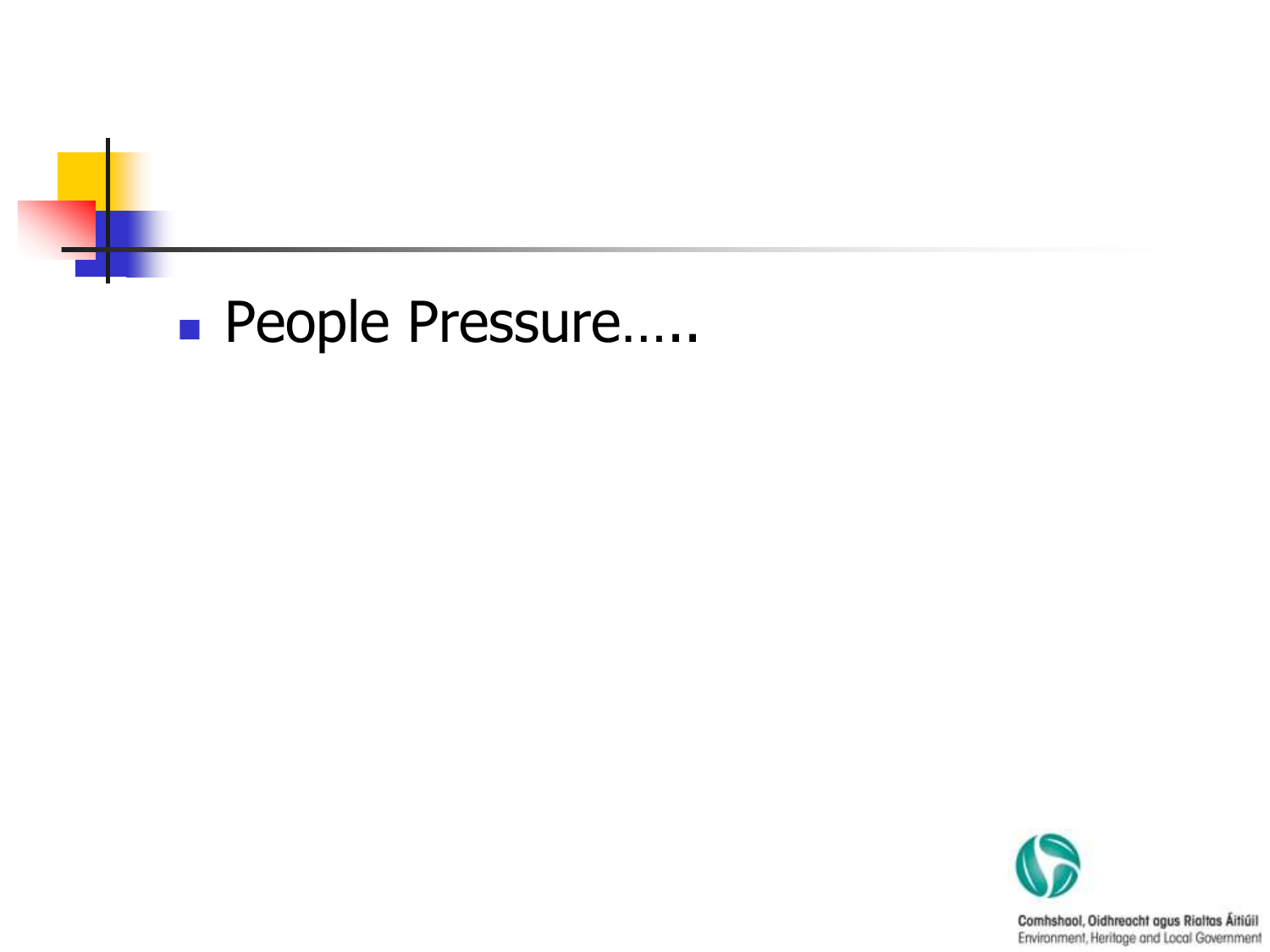





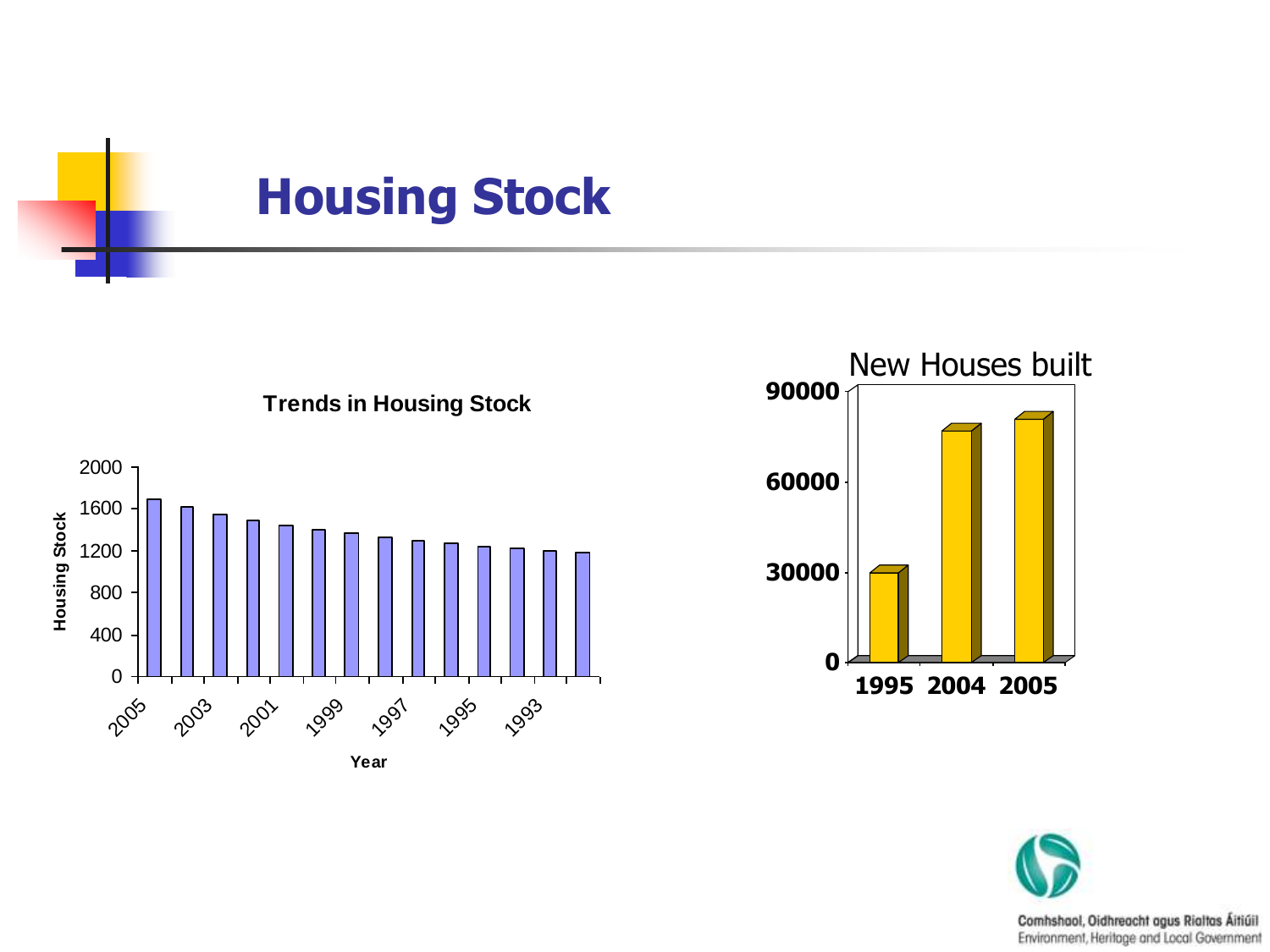#### **Population Trends**

**Population Change**



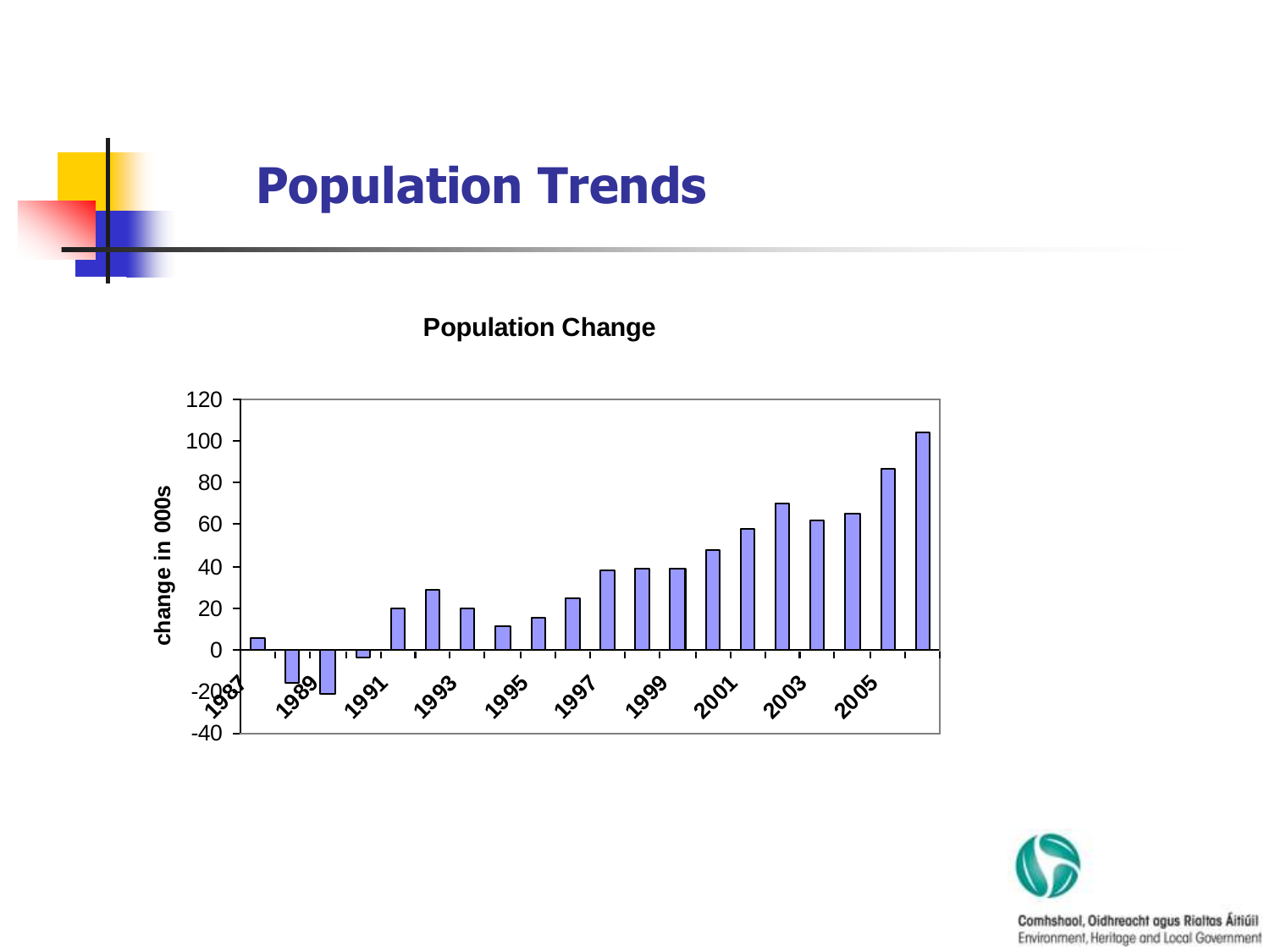#### **Population Trends (2)**







**Population**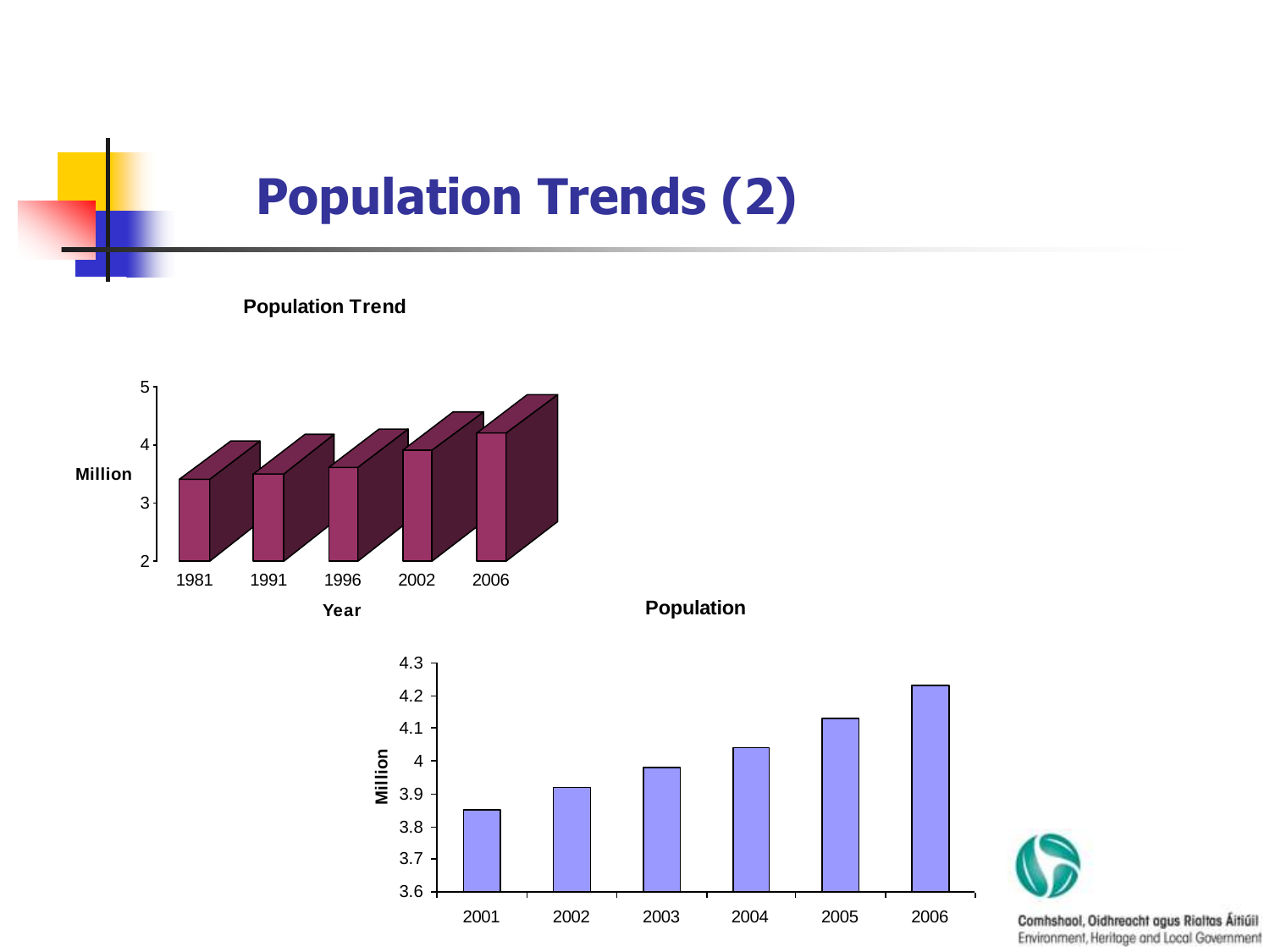### Landfill Remediation...

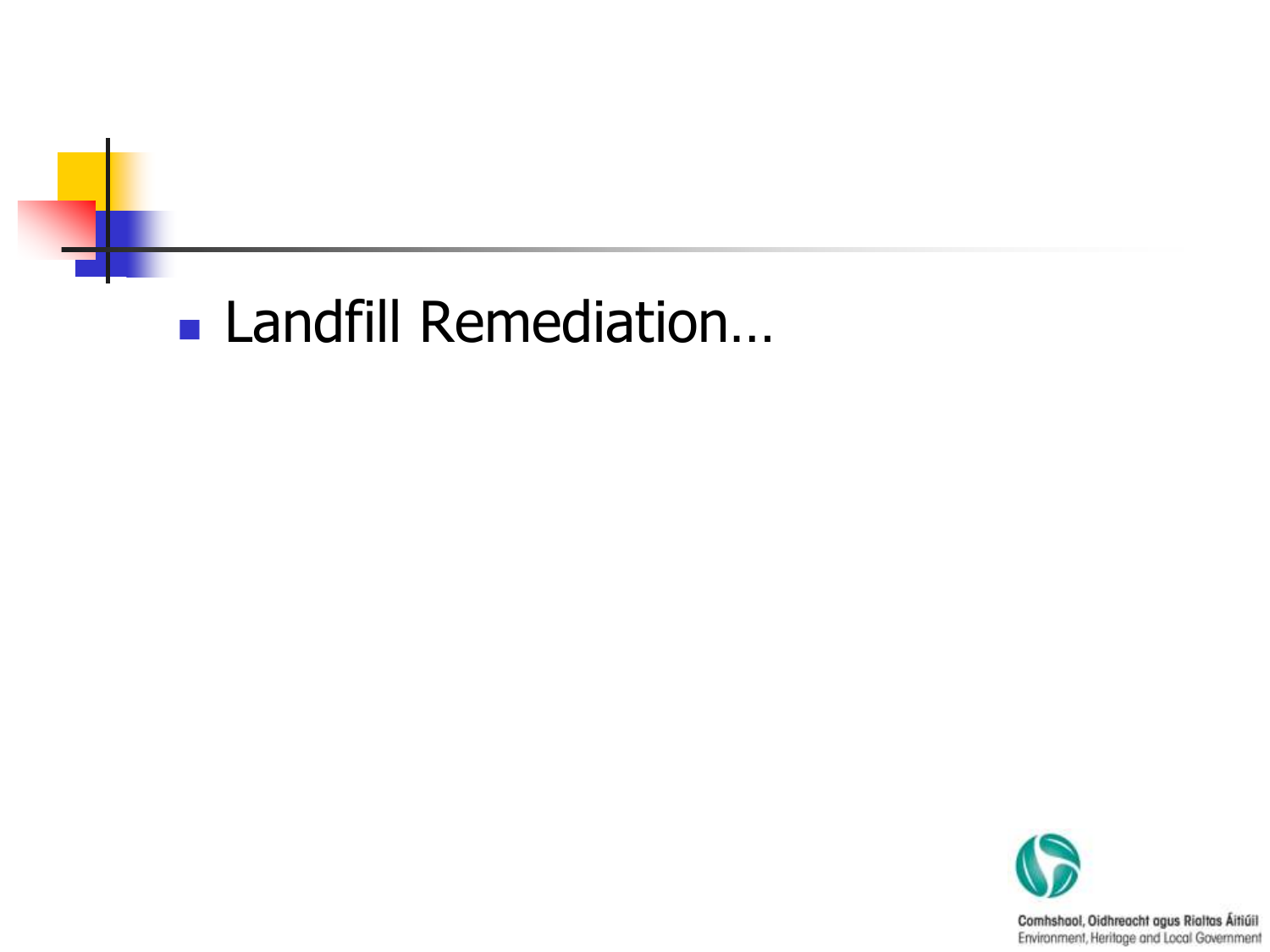### **Landfill Remediation**

- **Exchequer funding for 2006-2008**
- Remediation of licensed closed LA landfills
- 75% Funding
- Capital expenditure Restoration and Aftercare Plan (EPA)
- $19$  sites covered  $-2006 2008$
- $\blacksquare$   $\in$  30m approx.

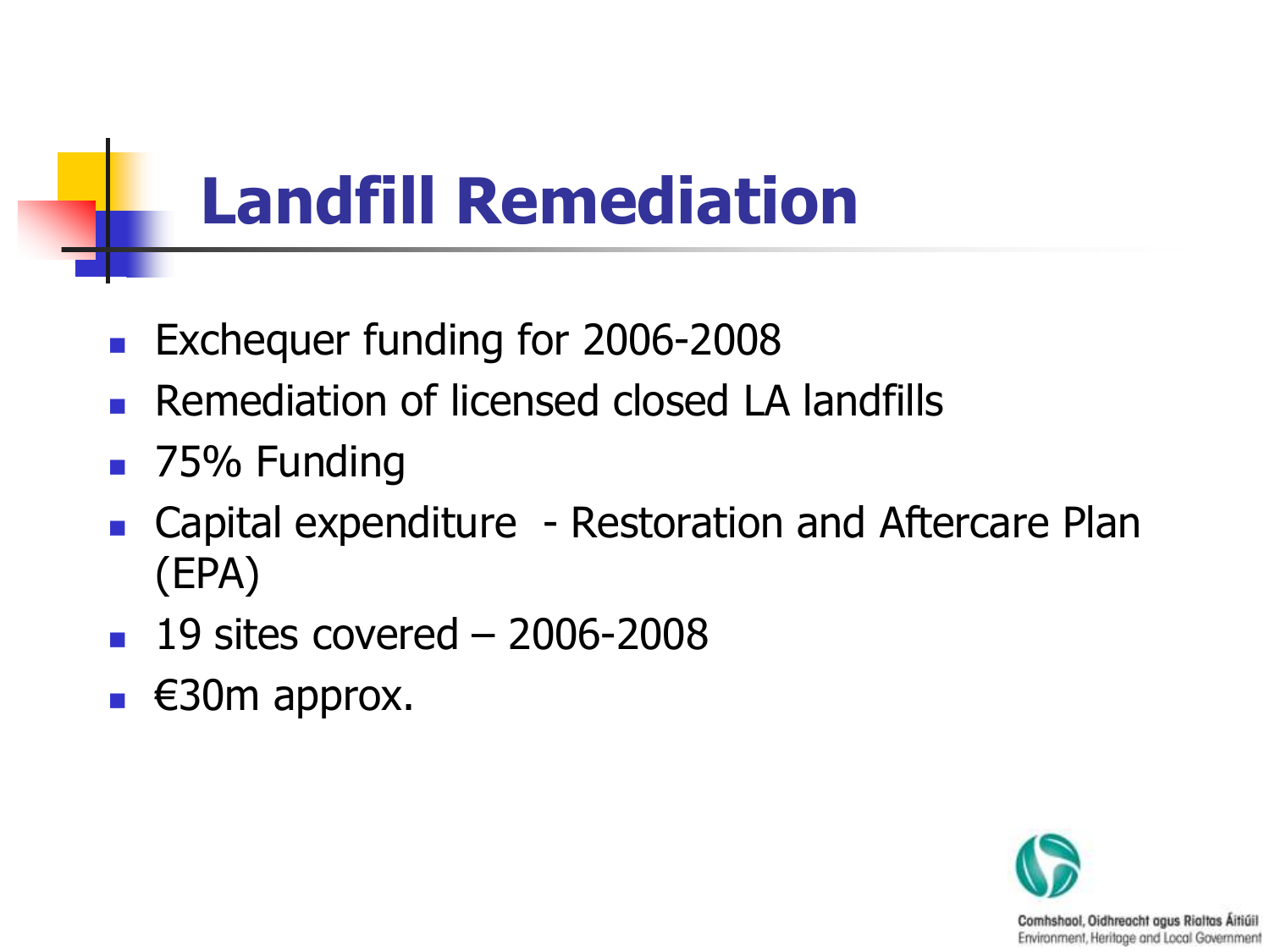### **Historic legacy Landfills (1)**

- Operated between 1977 and 1997
- Section 22 of WMA 1996-2008
	- Section  $26 -$  Hazardous
- S.I. 524 of 2008 (Certification of Historic unlicenced Waste Disposal and Recovery Activity)

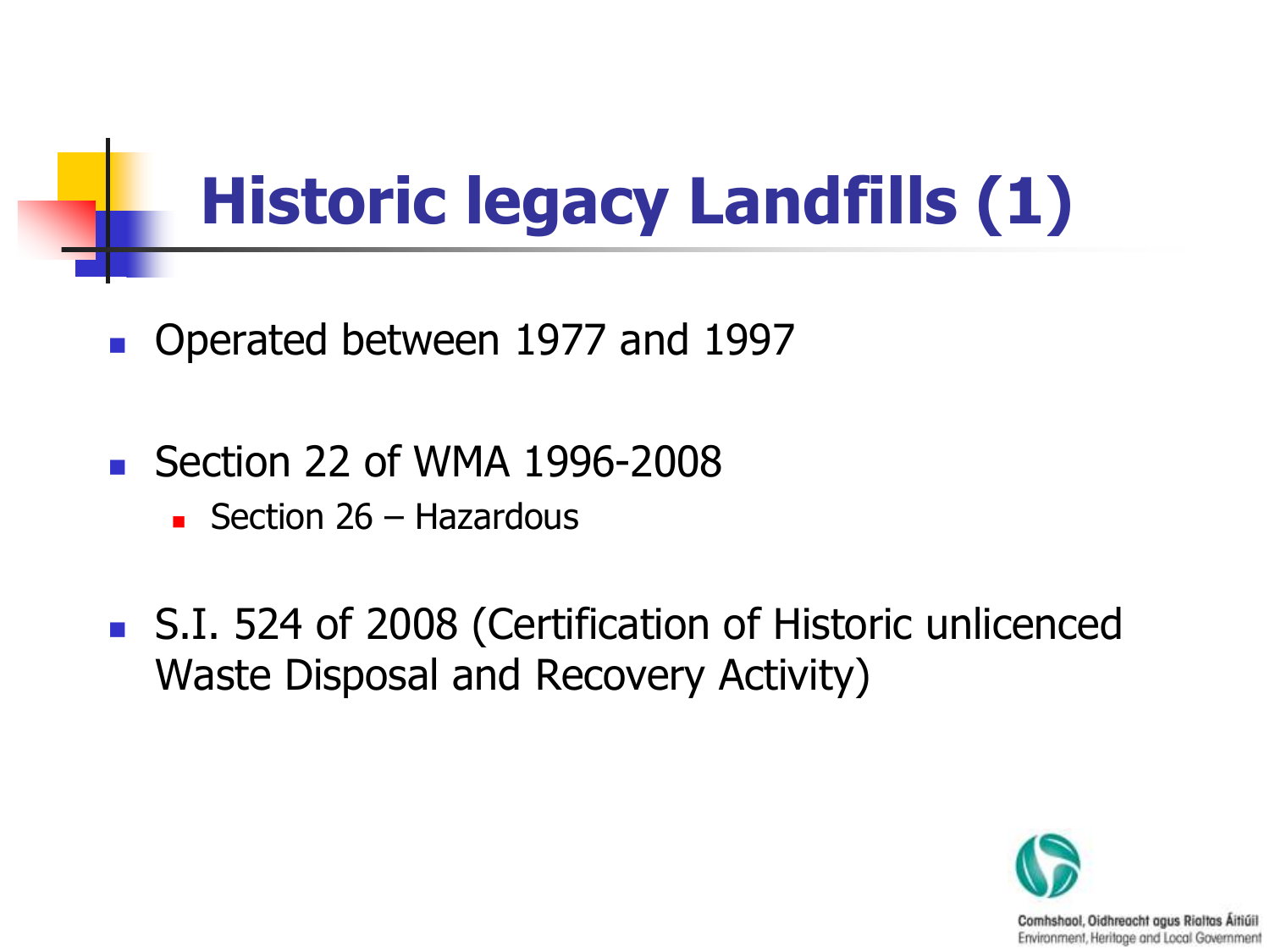### **Historic legacy Landfills (2)**

- **Inventory and Risk Assessment**
- **EPA Code of Practice**
- **Tier 1, 2 & 3**
- EPA Register & GIS tool
- To date 345 sites
- **Pilot Programmes (May 11th)**

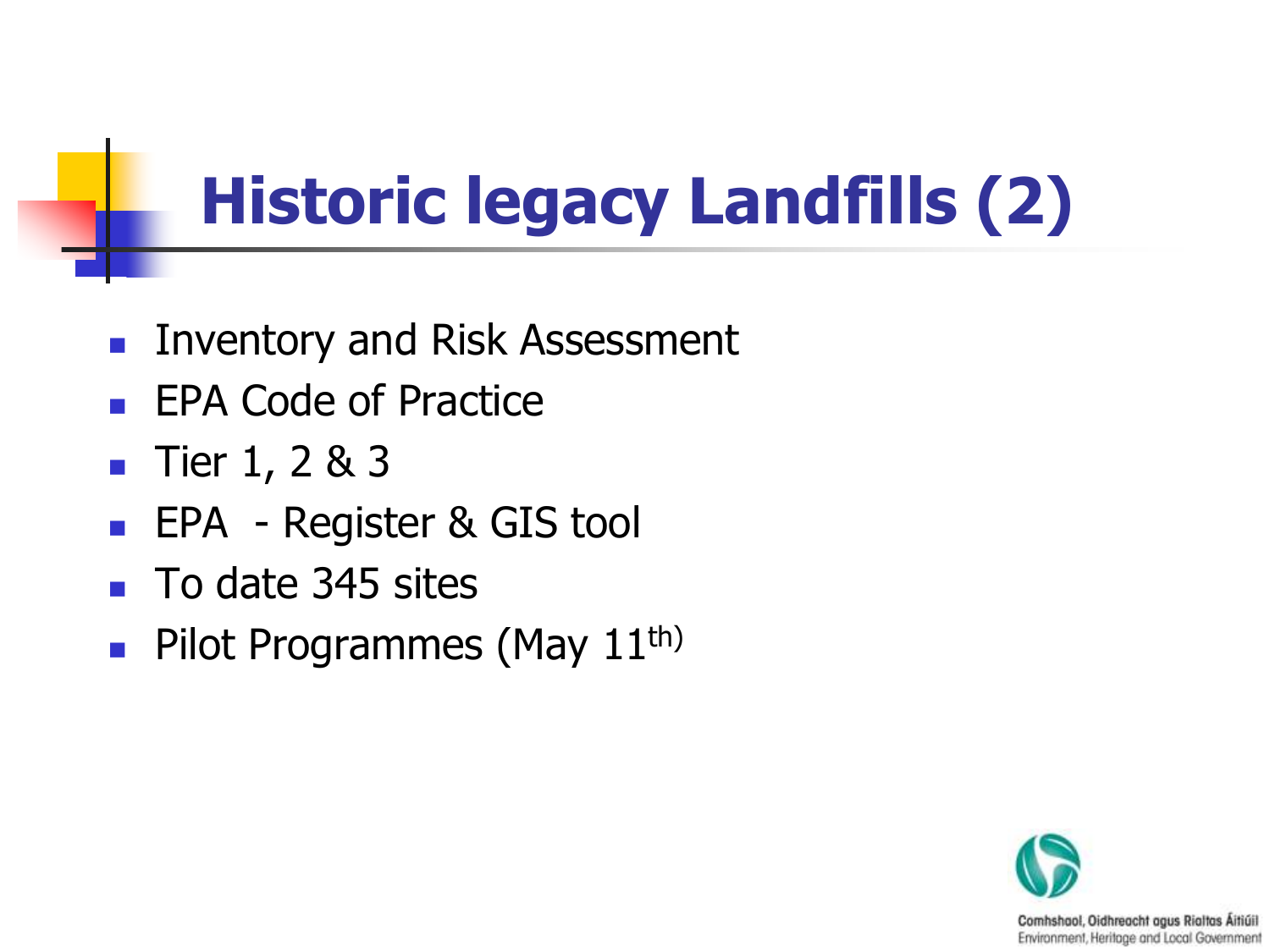

- **Transposition of Waste Framework Directive**
- **New Government Policy** 
	- **International Review?**
	- **Food Waste Regs?**
	- **Landfill Bans?**
	- **Levies?**